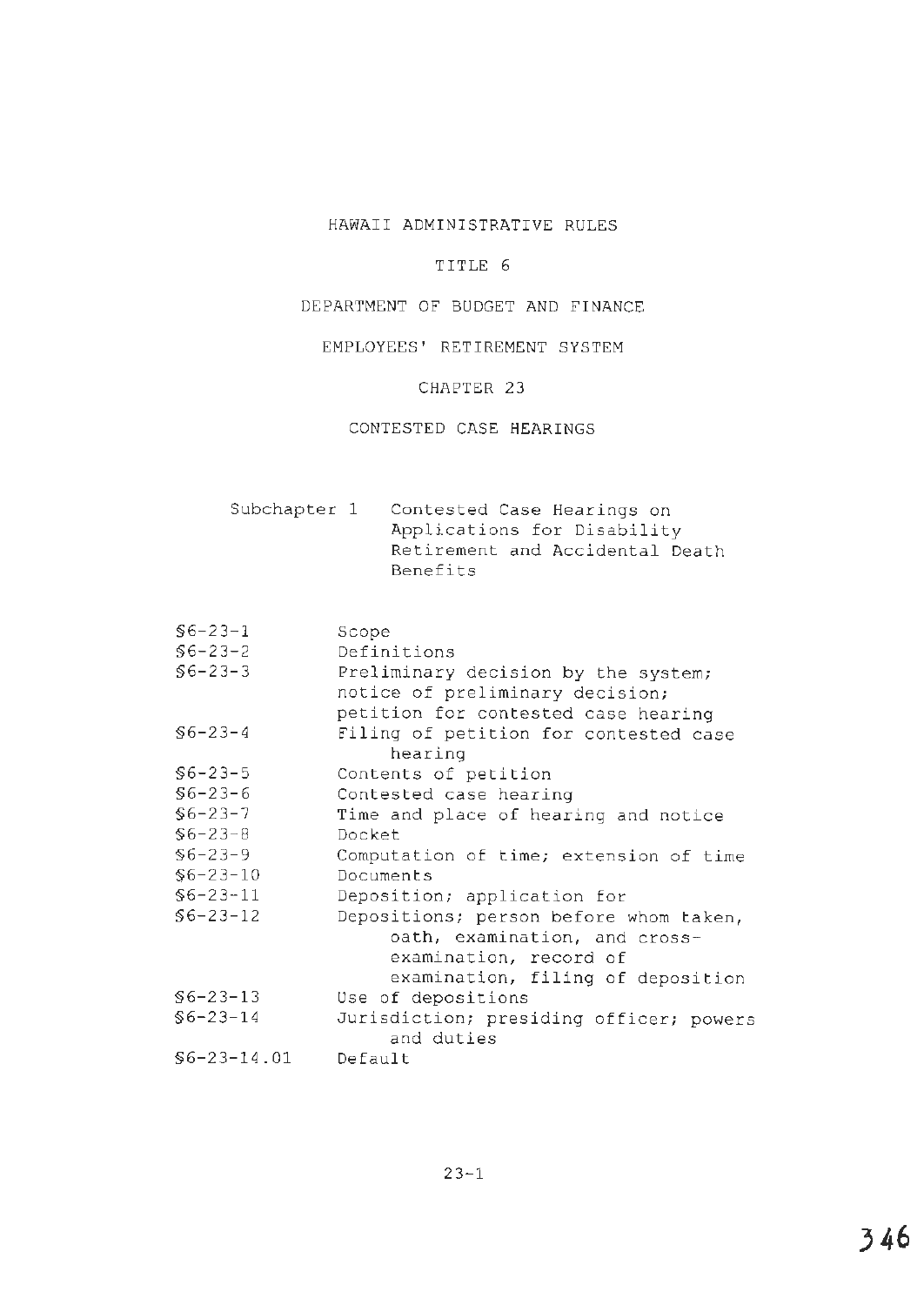| $$6 - 23 - 14.02$ | Motions to dismiss or for summary  |  |  |
|-------------------|------------------------------------|--|--|
| judgment          |                                    |  |  |
| $$6 - 23 - 15$    | Reassignment of petition           |  |  |
| $$6 - 23 - 16$    | Conduct of contested case hearing  |  |  |
| $$6 - 23 - 17$    | Recommended decision               |  |  |
| $$6 - 23 - 18$    | Proposed decision                  |  |  |
| $$6 - 23 - 19$    | Filing of exceptions; extension of |  |  |
|                   | time; finality of proposed         |  |  |
|                   | decision                           |  |  |
| $$6 - 23 - 20$    | Argument on exceptions             |  |  |
| $$6 - 23 - 21$    | Final decision                     |  |  |
| $$6 - 23 - 21.01$ | Attorneys' fees upon successful    |  |  |
| petition          |                                    |  |  |

Subchapter 2 Other Contested Case Hearings

| $$6 - 23 - 22$ | Scope                                  |
|----------------|----------------------------------------|
| $$6 - 23 - 23$ | Definitions                            |
| $$6 - 23 - 24$ | Commencement of proceedings; service   |
| $$6 - 23 - 25$ | Limitations period                     |
| $$6 - 23 - 26$ | Computation of time; extension of time |
| $$6 - 23 - 27$ | Appearances                            |
| $$6 - 23 - 28$ | Contents of petition; form; rejection  |
| $$6 - 23 - 29$ | Consideration of petition              |
| $$6 - 23 - 30$ | Jurisdiction; powers and duties of     |
|                | presiding officer                      |
| $$6 - 23 - 31$ | Burden of proof                        |
| $$6 - 23 - 32$ | Prehearing conference                  |
| $$6 - 23 - 33$ | Notice of hearing                      |
| $$6 - 23 - 34$ | Memorandum in opposition               |
| $$6 - 23 - 35$ | Procedure at hearings                  |
| $$6 - 23 - 36$ | Evidence; witnesses; exhibits          |
| $$6 - 23 - 37$ | Motions                                |
| $$6 - 23 - 38$ | Motions to dismiss or for summary      |
|                | judgment; disposition of claims        |
| $$6 - 23 - 39$ | Intervention                           |
| $$6 - 23 - 40$ | Default                                |
| $$6 - 23 - 41$ | Filing of documents; public records    |
| $$6 - 23 - 42$ | Deposition; application for            |
| $$6 - 23 - 43$ | Depositions; person before whom taken, |
|                |                                        |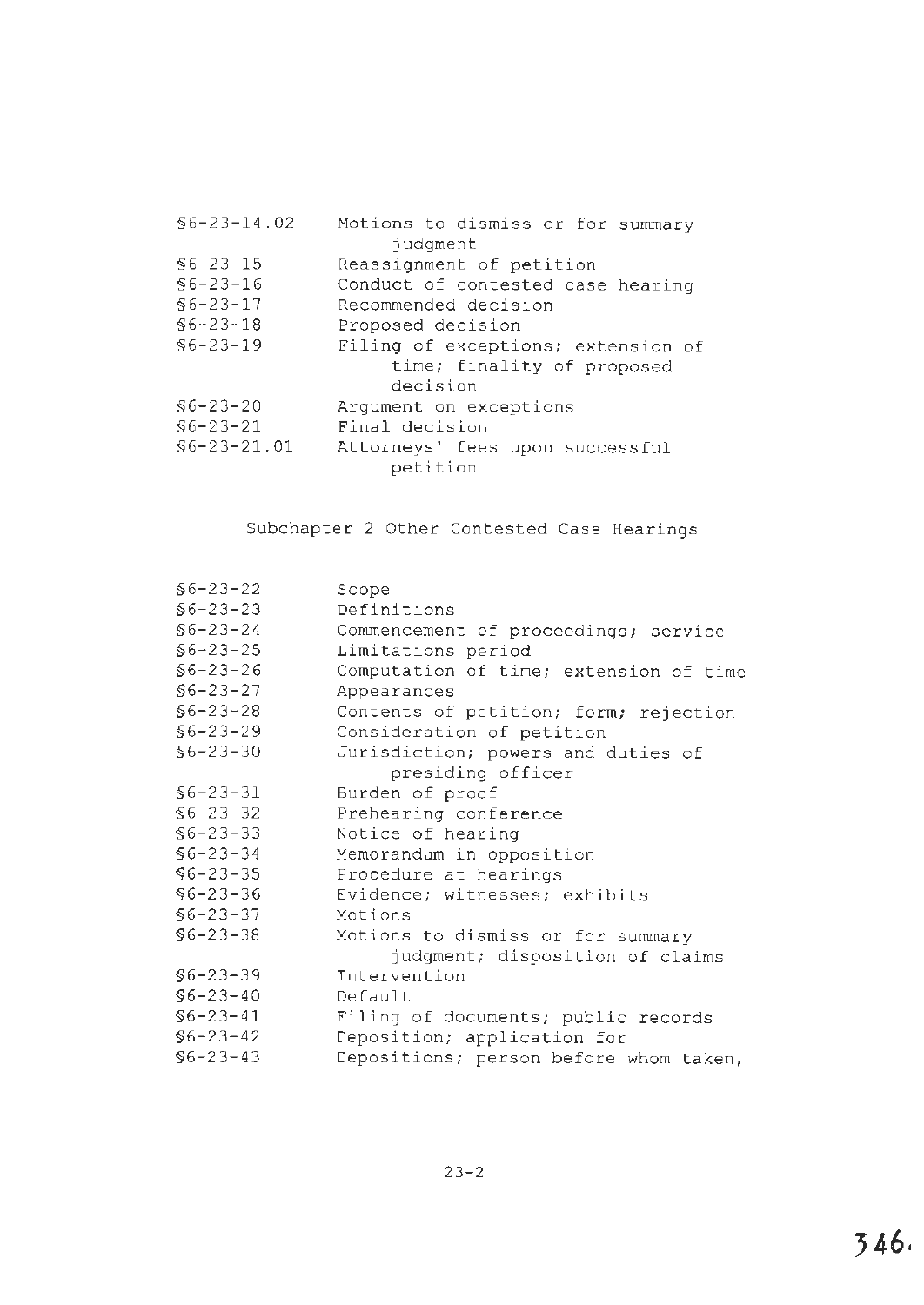|                | oath, examination, and cross-       |  |
|----------------|-------------------------------------|--|
|                | examination, record of              |  |
|                | examination, filing of deposition   |  |
| $$6 - 23 - 44$ | Use of depositions                  |  |
| $$6 - 23 - 45$ | Disqualification of board member or |  |
|                | hearing officer                     |  |
| $$6 - 23 - 46$ | Reassignment of case                |  |
| $$6 - 23 - 47$ | Ex parte contacts                   |  |
| $$6 - 23 - 48$ | Recommended decision                |  |
| $$6 - 23 - 49$ | Proposed decision                   |  |
| $$6 - 23 - 50$ | Filing of exceptions; extension of  |  |
|                | time; finality of proposed decision |  |
| $$6 - 23 - 51$ | Arqument on exceptions              |  |
| $$6 - 23 - 52$ | Final decision                      |  |
| $$6 - 23 - 53$ | Reconsideration of decision         |  |

### SUBCHAPTER 1

# CONTESTED CASE HEARINGS ON APPLICATIONS FOR DISABILITY RETIREMENT AND ACCIDENTAL DEATH BENEFITS

**§6-23-1 Scope.** This subchapter shall govern all petitions for contested case hearing filed with the system disputing a preliminary decision by the system regarding an application for disability retirement benefits or accidental death benefits, pursuant to the medical board's or a designated entity's certifications and findings under chapter 6-22. [Eff 11/9/81; am and comp 11/26/2009; am and comp **APR 1· I 2022** l (Auth: HRS §§ 8 8-28, 91-2) (Imp:

HRS §§88-82, 91-2)

**§6-23-2 Definitions.** Definitions applicable to this subchapter are also provided in section 88-21, HRS, and sections 6-20-1 and 6-22-2. As used in this subchapter: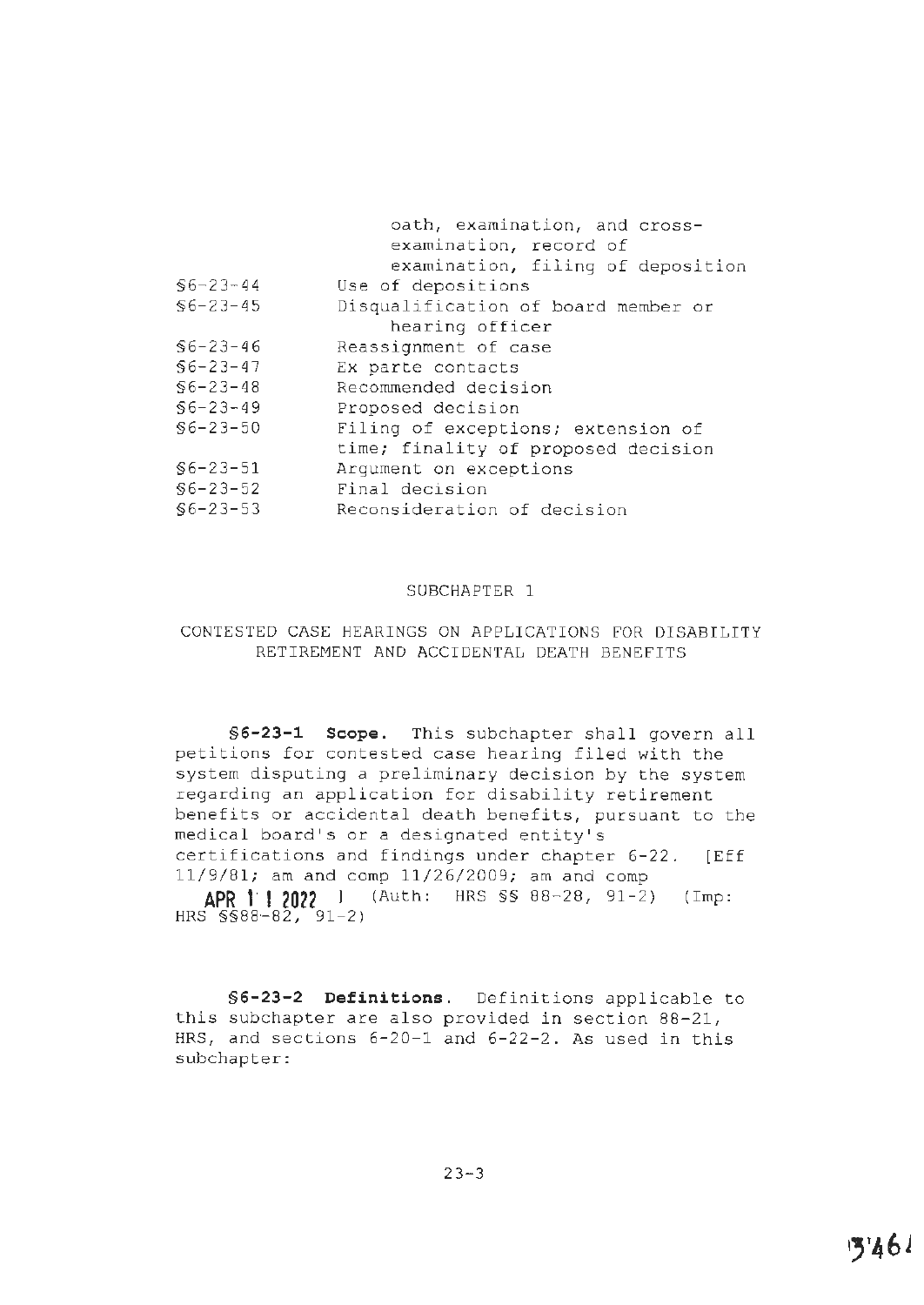"Causation" refers to a finding as to whether or not a member's disability or death is:

- (1) The result of an accident occurring while in the actual performance of duty at some definite time and place; or
- (2) The cumulative result of some occupational hazard; or
- (3) The result of wilful negligence on the part of the member.

"Petition" means a request filed with the system pursuant to section 6-23-4, in which an applicant for disability retirement benefits or accidental death benefits disputes the system's preliminary decision regarding the medical board's or designated entity's certifications and findings. [Eff 11/9/81; am and comp 11/26/2009; am and comp **APR 1 1 20?2** ] (Auth: HRS §§88-28, 91-2) (Imp: HRS §§88-82, 9f-2)

**§6-23-3 Preliminary decision by the system; notice of preliminary decision; petition for contested case hearing.** (a) Upon receipt of the medical board's or a designated entity's certifications and findings pursuant to section 6-22-8, the executive director on behalf of the system shall make a preliminary decision as to whether to accept, reject or remand the medical board's or designated entity's certifications and findings. The executive director on behalf of the system, may reject the medical board's or designated entity's certifications or findings, including findings regarding causation, and make independent determinations. The executive director on behalf of the system, may remand the certifications and findings to the medical board or designated entity for any clarification or correction.

{b) Upon acceptance, rejection, or remand of the medical board's or a designated entity's certifications and findings, or any part thereof, the executive director on behalf of the system shall, within fifteen days thereafter, notify the applicant of the system's preliminary decision and the medical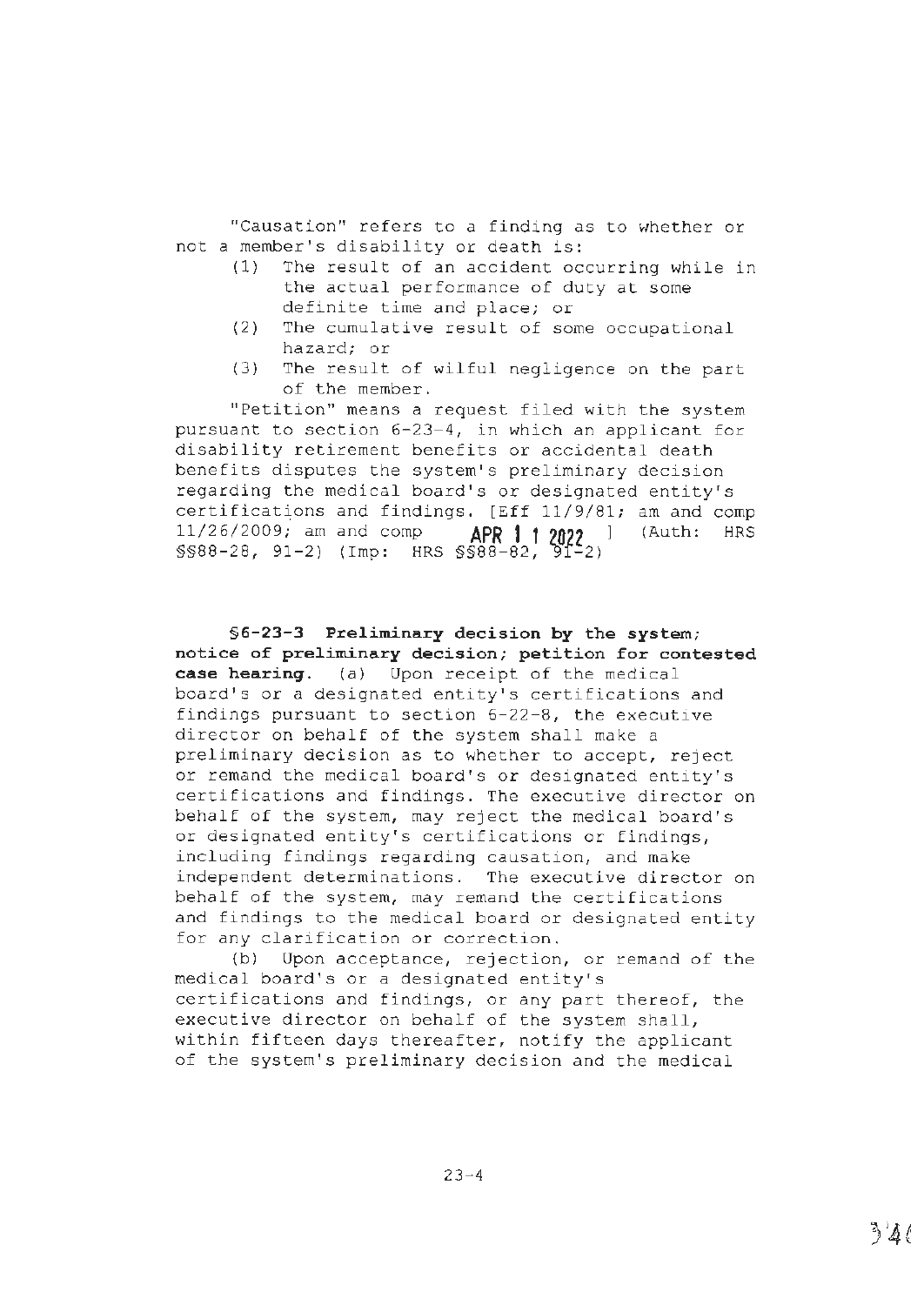board's or designated entity's certifications and findings.

(c) If any certification or finding accepted by the executive director on behalf of the system in the preliminary decision, or any independent determination made by the executive director on behalf of the system in the preliminary decision, is adverse to the applicant, the executive director on behalf of the system shall notify the applicant of the applicant's right to file a petition for contested case hearing disputing the preliminary decision pursuant to section 6-23-4 and of the procedure for filing the petition. [Eff 11/9/81; am and comp 11/26/2009; am and comp

**A.PR 1· 1 2022** l (Auth: HRS §§88-28, 91-2) (Imp: HRS §§88'-82, 91-2)

**§6-23-4 Filing of petition for contested case hearing.** After receipt of notice of the system's preliminary decision pursuant to section 6-23-3, an applicant may file a petition for contested case hearing disputing any adverse determination contained in the preliminary decision. The petition shall be filed in the office of the system in Honolulu no later than thirty days from the date of receipt of the written notification from the executive director of the system's preliminary decision regarding the medical board's or the designated entity's certifications and findings. [Eff 11/9/81; am and comp 11/26/2009; am and comp **APR t·1 ?0?2** ] (Auth: HRS §§88-28, 91-2) (Imp: HRS §§88-82, 91-2)

**§6-23-S Contents of petition.** (a) The petition for contested case hearing disputing the system's preliminary decision shall include the following:

(1) The identity of the petitioner. If the petition is filed by a person or other entity on behalf of the member or applicant, the person or other entity shall state that

23-5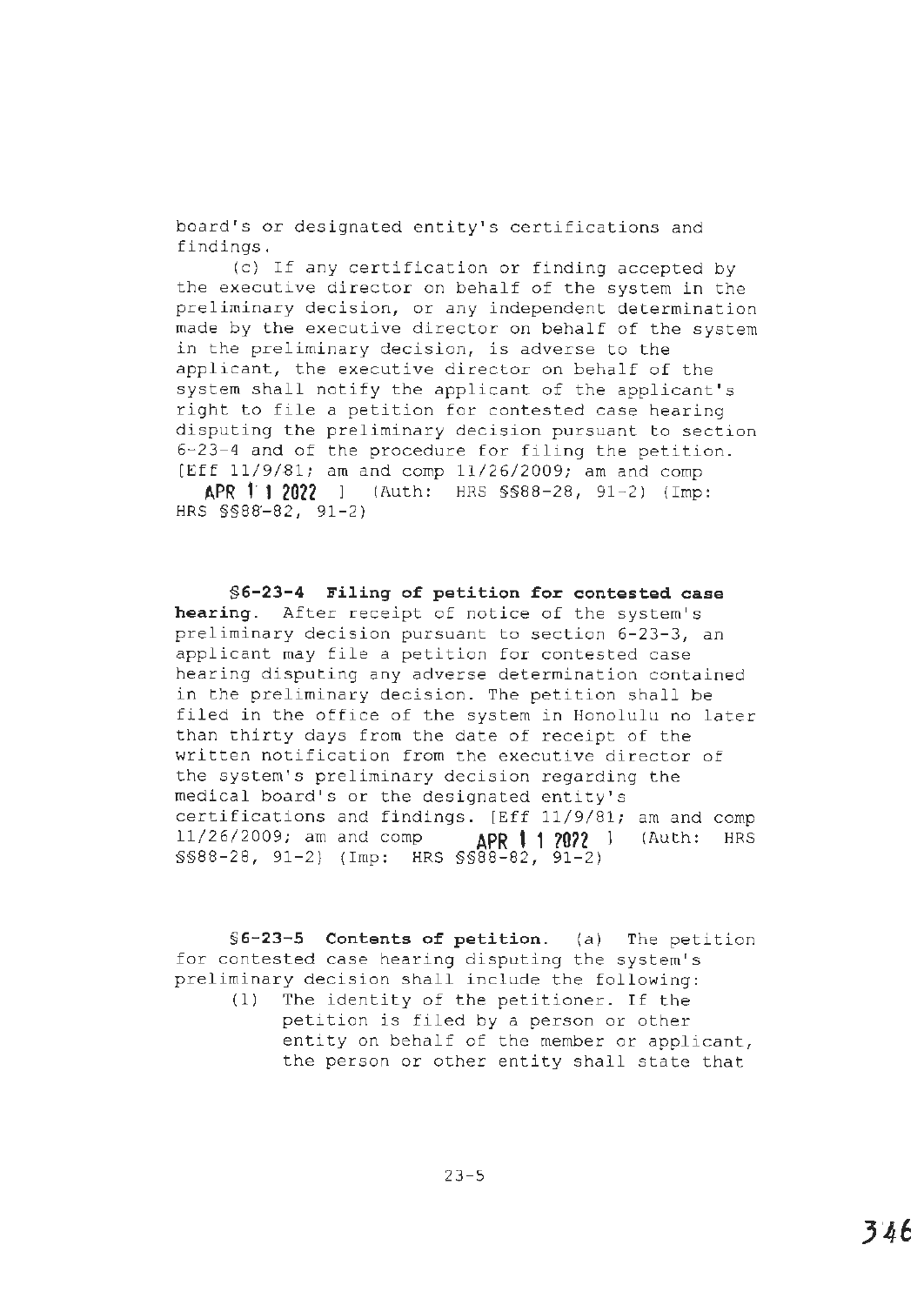it has the right to represent the member or applicant and shall submit proof of that right with the petition; and

(2) The grounds for the petition, the specific issues involved, the contentions of the petitioner, and a description of the evidence that the petitioner intends to introduce in support of the contentions.

(b) An incomplete petition may be returned to the petitioner with an explanation for the return. If returned, the petitioner shall have fifteen days in which to correct and refile the petition. Any petition refiled within the fifteen-day period may be rejected if the petition is still incomplete and the incompletion is material and substantial.

(c) Any petition that is not filed within the period prescribed in section 6-23-4 and any petition that is returned and not corrected and refiled within the period prescribed in subsection (b) shall be rejected. [Eff 11/9/81; am and comp 11/26/2009; am and comp **APR 1· 1** *20??* ] (Auth: HRS §§ 88-28, 91-2 l (Imp: HRS §§88-82, 91-2)

**§6-23-6 Contested case hearing.** When a petition for contested case hearing is filed in accordance with this subchapter, the petitioner shall be afforded a contested case hearing before a hearing officer appointed by the system. (Eff 11/9/81; am and comp 11/26/2009; am and comp **APR 1· 1 70?7** ] (Auth: HRS §§88-28, 91-2) (Imp: HRS §§88-82, 91-2, 91-9, 92-16)

#### **§6-23-7 Time and p1ace of hearing and notice.**

The hearing officer shall set the time and place of hearing and give written notice thereof to the petitioner. The notice of hearing shall conform to the requirements of section 91-9, HRS, and shall be personally delivered or mailed by registered or certified mail with return receipt requested at least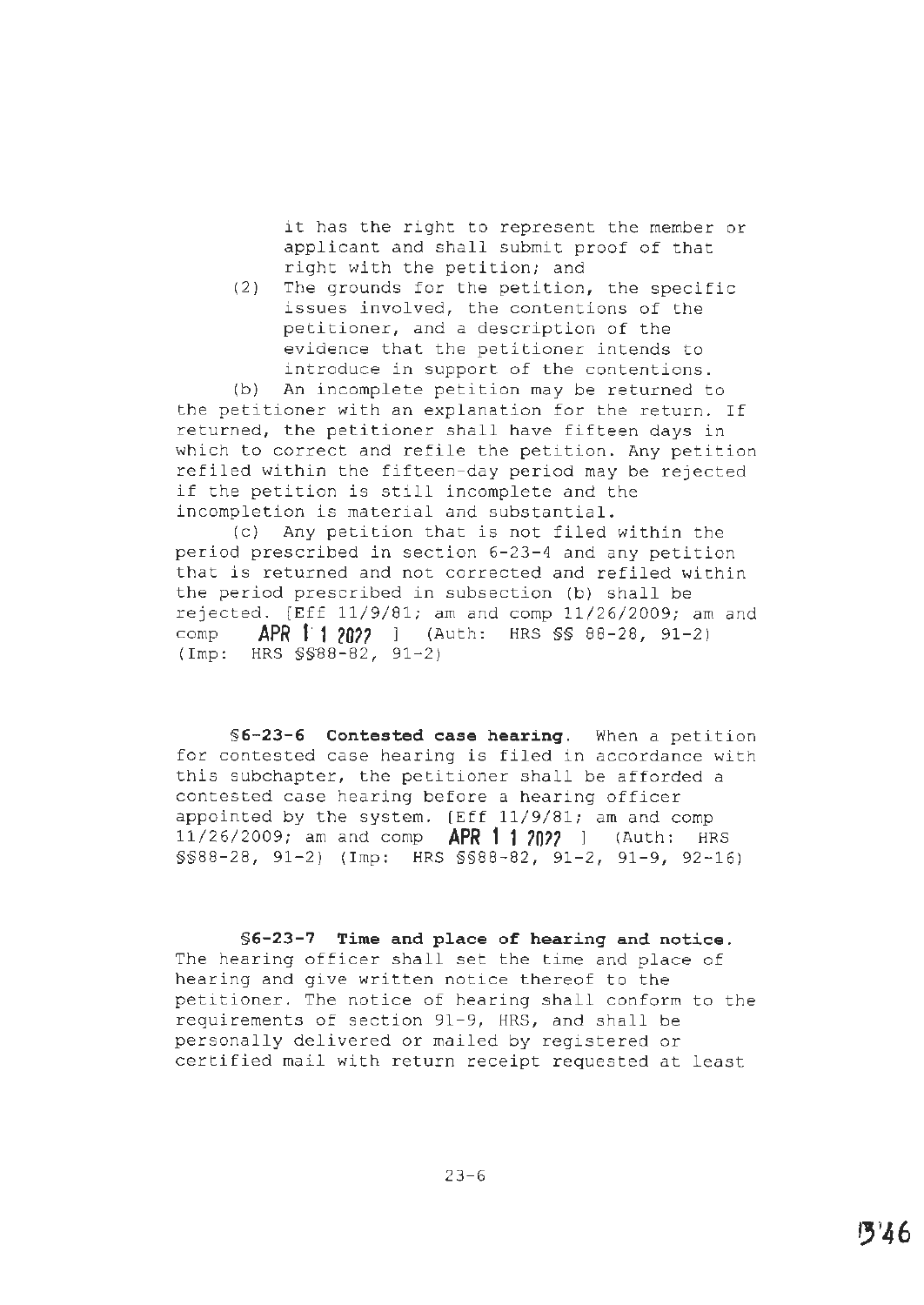fifteen days before the hearing. [Eff 11/9/81; am and comp 11/26/2009; am and comp **APR 1' 1 20?2** l (Auth: HRS §§88-28, 91-2) (Imp: HRS §§88~82, 91-2, 91-9.5, 92-9)

**§6-23-8 Docket.** The system shall maintain a docket of all petitions and each petition shall be assigned a number. [Eff 11/9/81; am and comp 11/26/2009; am and comp **APR 1 1** *?0,?* <sup>l</sup>  $(Auth: HRS SSB8-28, 91-2) (Imp: HRS SSB8-82, 91-2)$ 

### **§6-23-9 Computation of time; extension of time.**

(a) In computing any period of time prescribed or allowed by this subchapter, or any order of the board, system or a presiding officer, the day of the act, event, or default after which the designated period of time is to run shall not be included. The last day of the period shall be included unless it is a Saturday, Sunday, or legal holiday in the State, in which event the period of time runs until the end of the next day which is neither a Saturday, Sunday, or legal holiday. Intermediate Saturdays, Sundays, or legal holidays shall not be included in the computation when the period of time prescribed or allowed is seven days or less. A half holiday shall not be considered a holiday for purposes of these computations. All references in this subchapter to days shall mean calendar days, unless otherwise expressed.

(b) Except for the time for filing exceptions pursuant to section 6-23-19, whenever a person or entity is required or allowed to act within a time specified by this subchapter, the hearing officer or the executive director on behalf of the system or board may:

> (1) With or without motion or notice extend such period if written request therefor is made before the expiration of the specified period; or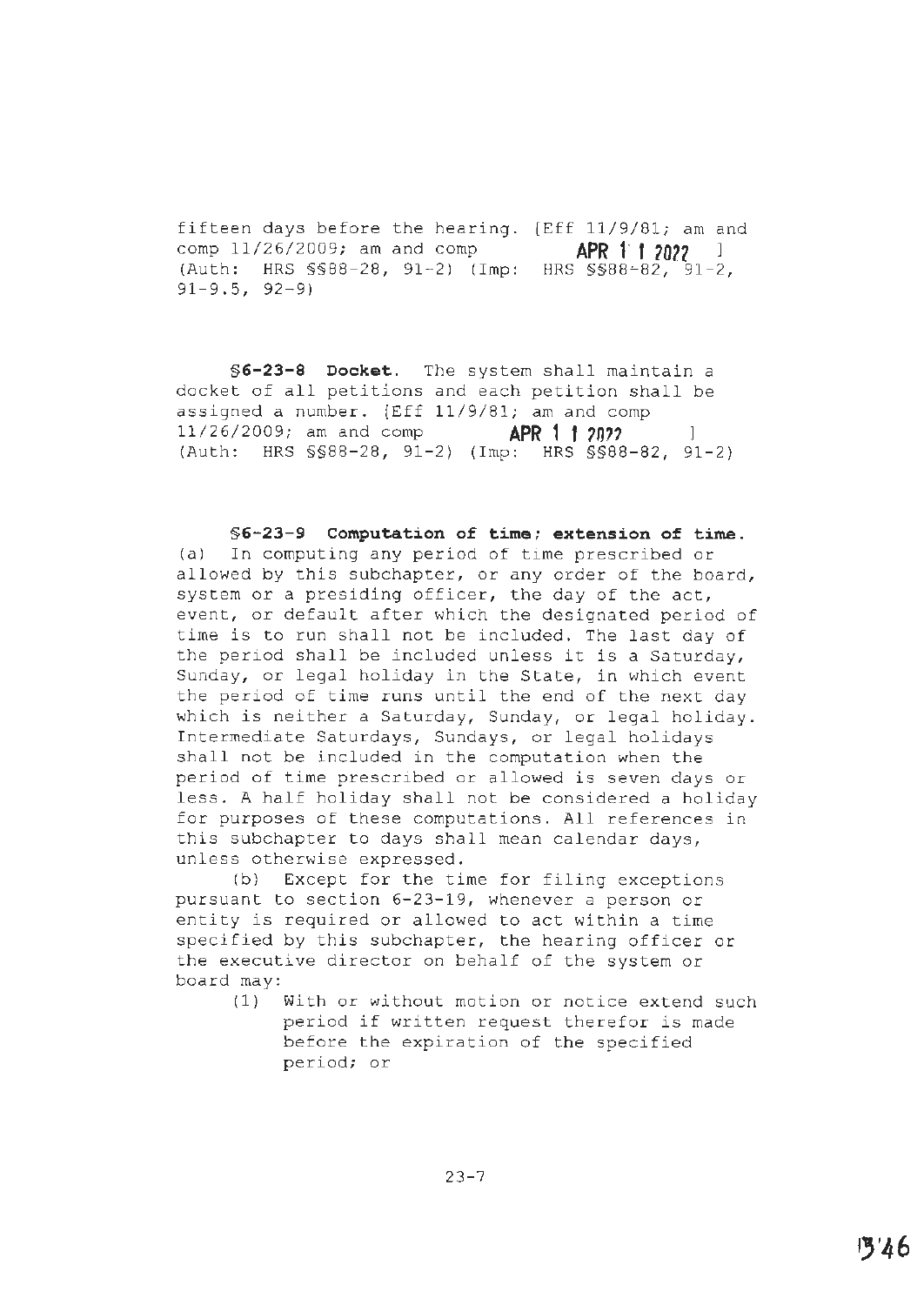(2) Upon motion, permit the act to be done after the expiration of the specified period where the failure to act was the result of excusable neglect. [Eff 11/9/81; am and comp 11/26/2009; am and comp **APR 1· t 20?7** <sup>l</sup> (Auth: HRS §§88-28, 91-2) (Imp: HRS §§88- 82, 91-2)

**§6-23-10 Documents.** (a) If any document filed in a proceeding governed by this subchapter is not in substantial conformity with the applicable rules of the system, or is otherwise insufficient, the board or hearing officer or the executive director on behalf of the system or board may, on its own motion or on the motion of any party, strike such document or require its amendment. If amended, the document shall be effective as of the date of the original filing.

(b) All documents filed with or presented to the board or hearing officer or the executive director on behalf of the system or board, may be retained in the files of the system. The system may permit the withdrawal of original documents upon submission of photostatic or properly authenticated copies to replace the originals. [Eff 11/9/81; am and comp 11/26/2009; am and comp **APR 1· 1 70??** ] (Auth: HRS §§88-28, 91-2) (Imp: HRS §§88-82, 91-2, 91-9, 92-16)

§6-23-11 Deposition; application for. (a) Upon the written application of a party to a proceeding governed by this subchapter and for good cause shown, the hearing ofticer may at any time after the filing of the petition, order the taking of testimony of a witness by oral examination.

(b) The application shall be made to the hearing officer and shall state the reasons why the deposition should be taken, the time and place for taking the deposition, the name and mailing address of the witness, and the subject matter concerning which the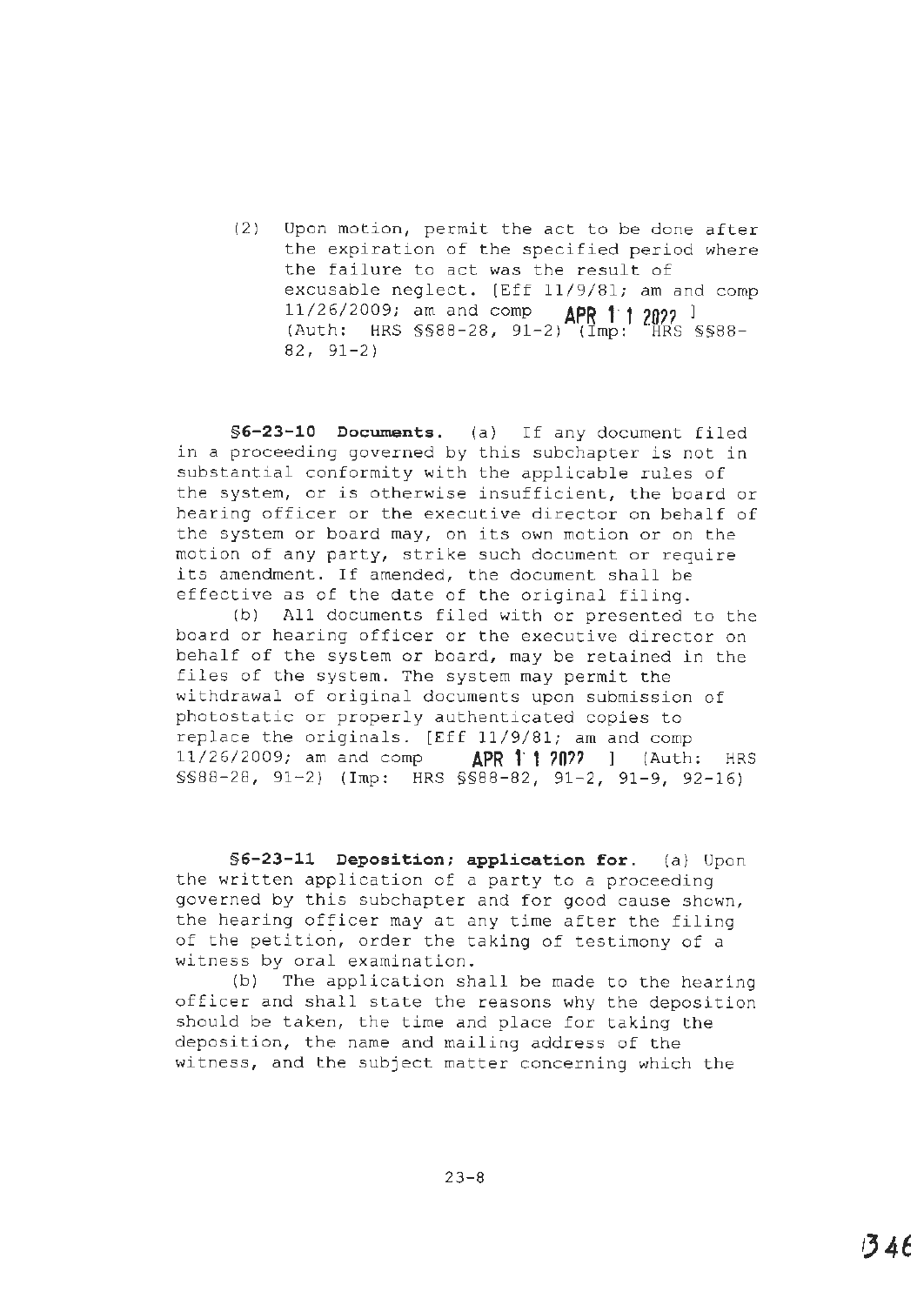witness is expected to testify. If good cause is shown, an order for the taking of the deposition containing the appropriate instructions shall be made and served upon the parties. [Eff 11/9/81; am and comp 11/26/2009; am and comp **APR 11 20n** l (Auth: HRS §§88-28, 91-2) (Imp: HRS §§88~82, 91-2)

**§6-23-12 Depositions; person before whom taken, oath, examination, and cross-examination, record of examination, filing of deposition.** (a) The deposition shall be taken before an officer authorized to administer oaths.

(b) The officer before whom the testimony is to be taken shall put the witness to oath. The adverse party shall have the right to cross-examine the witness. The questions propounded to the witness and the answers thereto shall be taken stenographically and transcribed.

(c) All objections made at the time of the examination shall be noted by the officer upon the deposition. Evidence objected to shall be taken subject to the objection. The officer taking the deposition shall certify on the deposition that the witness was duly sworn and that the deposition is a true record of the testimony given by the witness and shall forward the deposition with two copies thereof in a sealed envelope, endorsed with the title of the proceeding, to the system at the system's office. [Eff 11/9/81; am and comp 11/26/2009; am and comp

**APR 1· 1 ?O??** l {Auth: HRS §§88-28, 91-2) (Imp: HRS §§8"8-82, 91-2)

**§6-23-13 Use of depositions.** (a) A deposition ordered and taken in accordance with section 6-23-12 may be used in a proceeding if the hearing officer finds that the evidence is otherwise admissible and: (1} The witness is dead;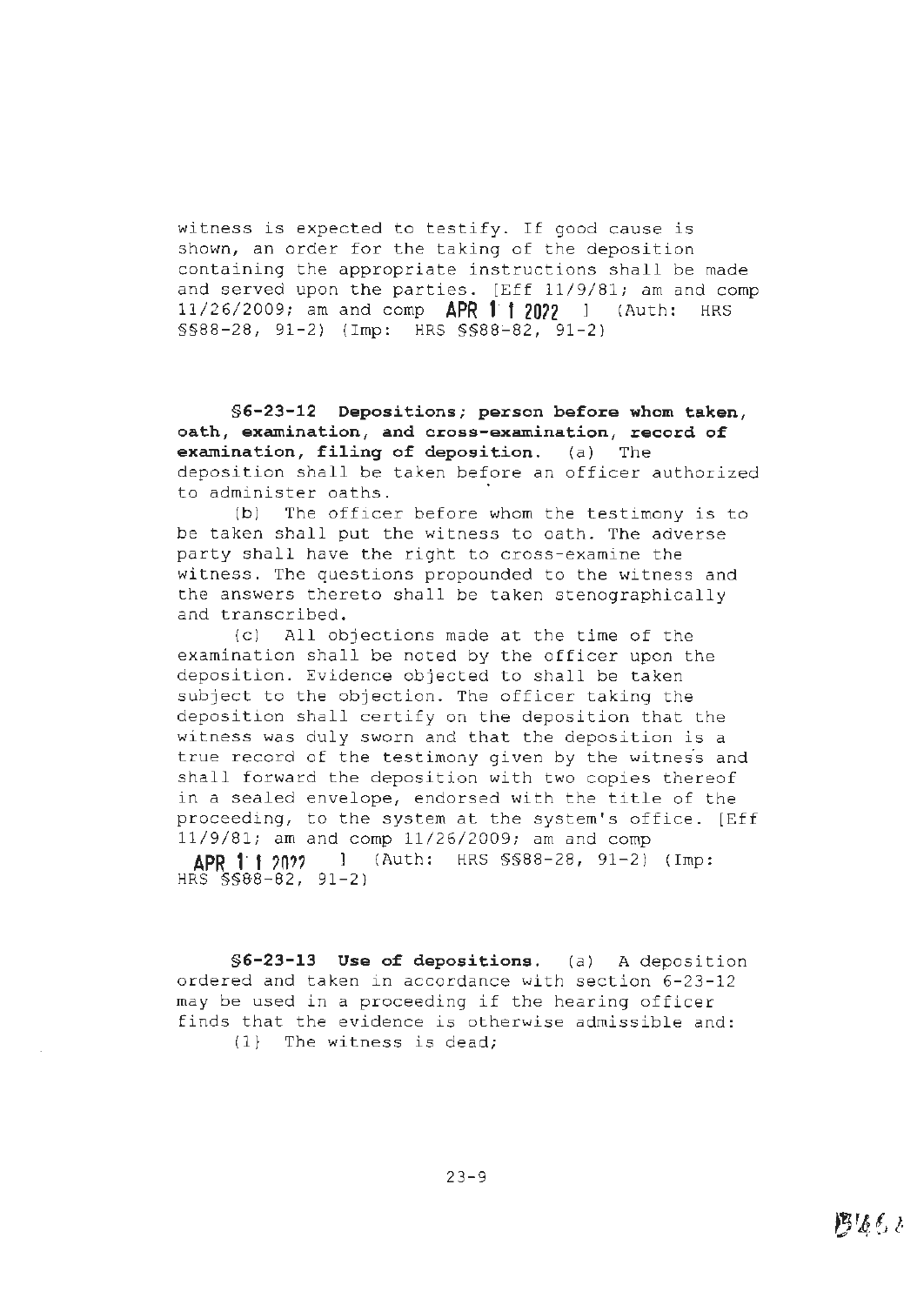- (2) The witness is out of the State, unless it appears that the absence of the witness is procured by the party offering the deposition;
- (3) The witness is unable to attend or testify because of age, sickness, infirmity, or imprisonment;
- (4) The party offering the deposition has endeavored and has been unable to procure the attendance of the witness by subpoena; or
- (5) Upon application and notice, that such exceptional circumstances exist as to make it desirable, in the interest of justice and with due regard to the importance of presenting the testimony orally before the board or hearing officer, to allow the deposition to be made.

(b) If any part of the deposition is put in evidence by a party, any other party may require the production of the remainder of any other portions of the deposition. [Eff 11/9/81; am and comp 11/26/2009; am and comp **APR 1:1 2022** ] (Auth: HRS §§88-28, 91-2) (Imp: HRS §§88-82·, 91-2)

**§6-23-14 Jurisdiction; presiding officer; powers and duties.** (a) The hearing officer appointed by the system shall preside over contested case hearings governed by this subchapter. The chairperson of the board or other member of the board designated by the chairperson shall preside over hearings of arguments on exceptions under section 6-23-20. The hearing officer, and chairperson of the board or other member of the board designated by the chairperson, shall have jurisdiction over those matters expressly authorized by this subchapter, respectively.

(b) With respect to contested case hearings governed by this subchapter, the hearing officer as the presiding officer shall have the following powers and duties: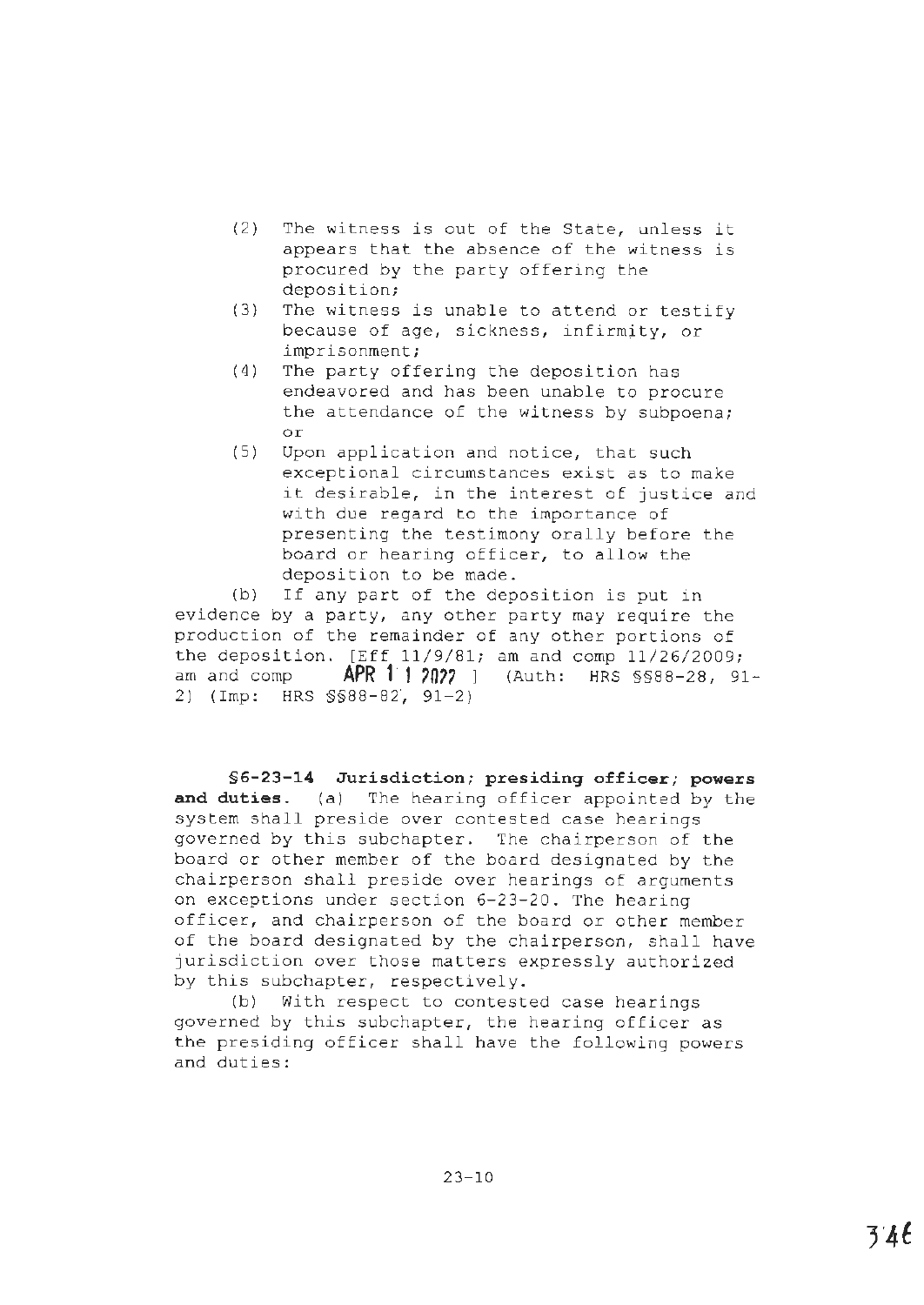- (1) To determine the time and place of hearing and, in the hearing officer's discretion or at the request of a party, to continue or postpone any hearing;
- (2) To regulate the course and conduct of the hearing;
- (3) To administer oaths and affirmations;
- (4) To examine witnesses;
- (5) To issue subpoenas;
- (6) To rule on offers of proof and receive evidence;
- (7) To hold conferences, before or during the hearing, for the simplification of issues;
- (8) To rule on motions and dispose of procedural requests or similar matters;
- (9) To remand, in the hearing officer's discretion, to the medical board or designated entity the certifications and findings involved in the petition, or any matter or issue related thereto; and to accept from the medical board or designated entity any new or amended report or documents, including any new certifications or findings;
- (10) To make a recommended decision to the board;
- (11) To dispose of any matter that normally and properly arises before or in the course of the hearing; and
- (12) To take any other action authorized by this subchapter or by law that the hearing officer may deem necessary for the orderly and just conduct of the hearing.

(c) With respect to hearings of arguments on exceptions governed by this subchapter, the chairperson of the board or other member of the board designated as presiding officer shall have the following powers and duties;

(1) To determine the time and place of the hearing of arguments on exceptions and, in the presiding officer's discretion or at the request of a party, to continue or postpone any hearing;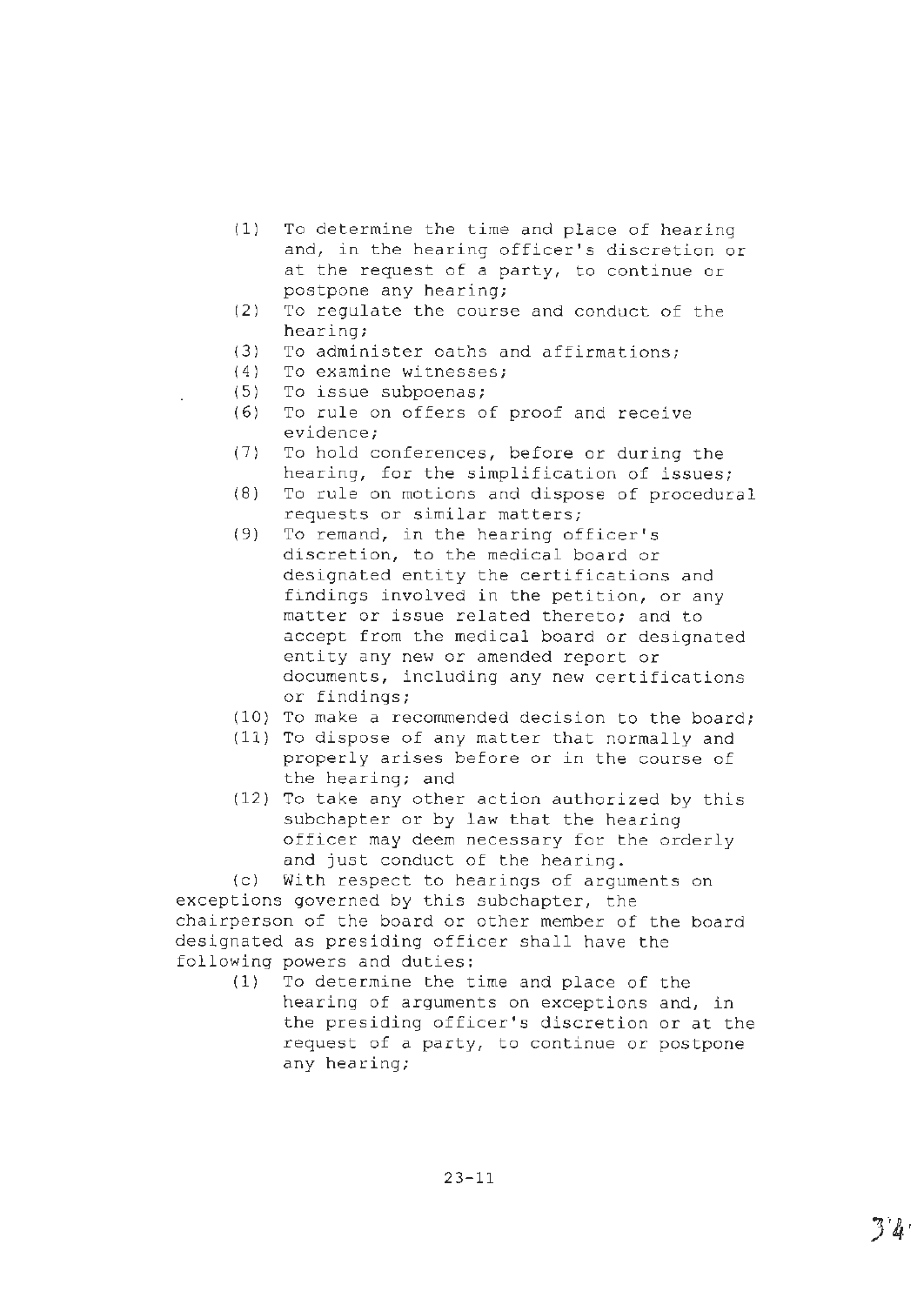- (2) To regulate the course and conduct of the hearing; and
- (3) To take any other action authorized by this subchapter or by law that the presiding officer may deem necessary for the orderly and just conduct of the hearing.

(d) The substantive provisions of sections 6-22- 5, 6-22-6, and 6-22-7 shall apply to contested case hearings and arguments on exceptions under this subchapter. [Eff 11/9/81; am and comp 11/26/2009; am and comp **APR 1:1 2022** J (Auth: HRS §§88-28, 91-2) (Imp: HRS §§88-82, 91-2, 91-9, 92-16)

§6-23-14.01 Default. (a) A presiding officer may find a party to be in default upon motion by a party or at the presiding officer's discretion, on the following grounds:

- (1) Failure to comply with an administrative order;
- (2) Failure to appear at a pre-hearing conference or hearing without good cause being shown; or
- (3) Failure to prosecute the case.

(b) When the presiding officer finds that a default has occurred, the presiding officer may issue a default order against the defaulting party. The order shall include findings of fact showing the grounds for the order, conclusions regarding material issues of fact and law, and other terms or conditions, as appropriate. Terms or conditions of a default order can include dismissal of the petition. The default order shall constitute a recommended decision pursuant to section 6-23-17 if filed by a hearing officer. The default order shall constitute a proposed decision if filed by the chairperson or other designated member of the board. [Eff and comp

**APR 1-1 20??** ] (Auth: HRS §§ 88-28, 91-2) (Imp: HRS §§91-2, 91-9, 91-12, 92-16)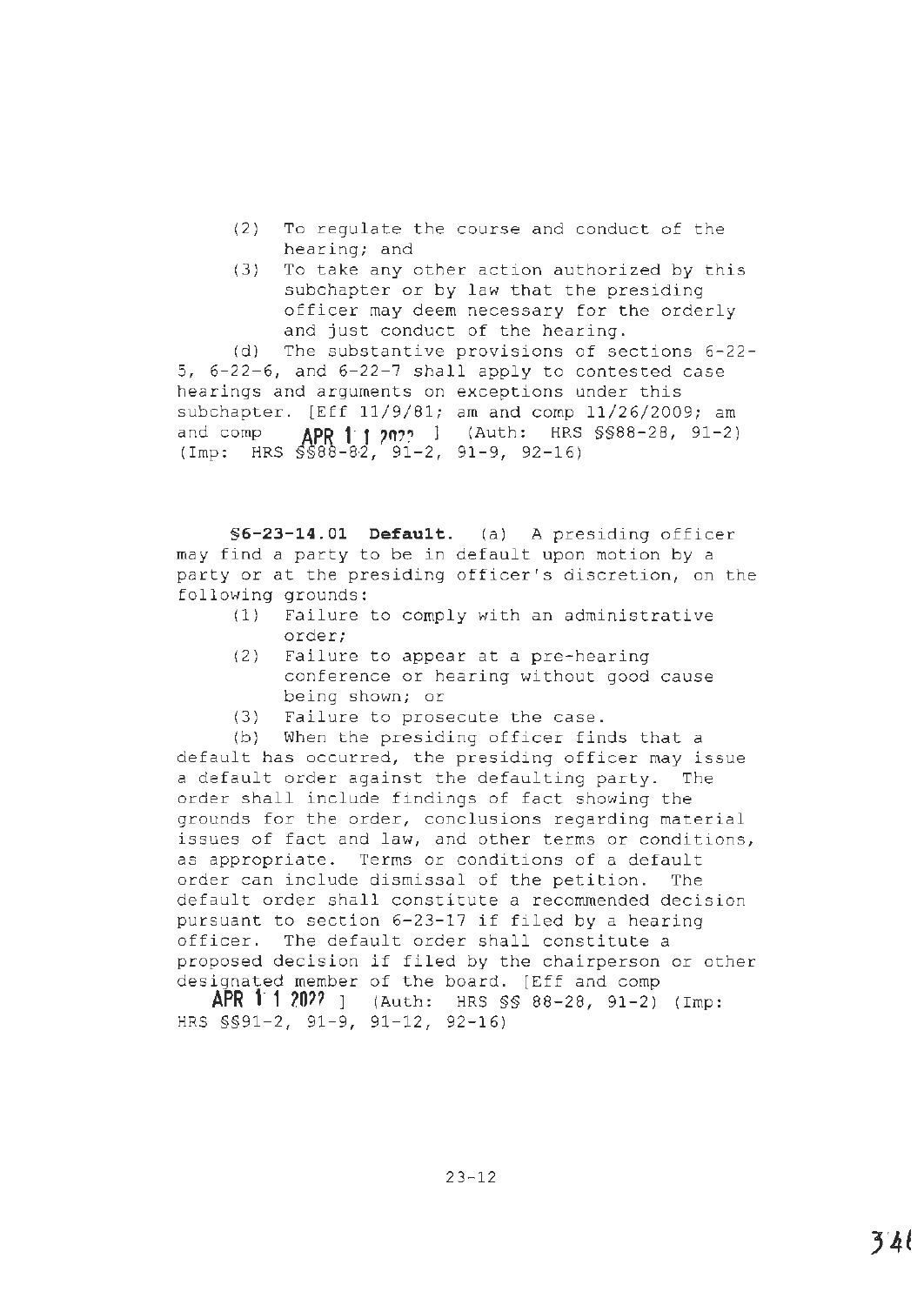**§[6-23-14.02](https://6-23-14.02) Motions to dismiss or for swnmary judgment.** (a) The presiding officer, upon motion by a party, may at any time issue an order for summary judgment as to all or any part of the claims, if no genuine issue of material fact exists and a party is entitled to judgment as a matter of law.

(b) The presiding officer, upon motion by a party or on the presiding officer's own motion, may at any time issue an order dismissing the petition on the grounds of lack of standing, lack of jurisdiction, failure to state a claim on which relief may be granted, or any other ground upon which the petition may be dismissed prior to the hearing. In addition, the presiding officer may issue an order of dismissal of the petition upon a stipulation of the parties or upon a voluntary dismissal by the petitioner.

(cl An order that grants or denies disposal of some or all claims in the petition shall constitute a recommended decision pursuant to section 6-23-17 if issued by the hearing officer and not considered an interlocutory order. An order that grants or denies disposal of some or all claims in the petition shall constitute a proposed decision pursuant to section 6- 23-18 if issued by the board upon receipt of a recommended decision and not considered an interlocutory order. An order that disposes of some but not all of the claims in the petition shall be considered an interlocutory order and shall be appealable under section 91-14, HRS, only after a final decision has been issued, or if deferral of review would deprive the appellant of adequate judicial review under section 91-14, HRS. [Eff and comp **APR 11 ?O??** ] (Auth: HRS §§88-28, 91-2) (Imp: HRS §§91-2, 91-9, 91-12, 92-16)

**§6-23-15 Reassignment of petition.** If for any reason the hearing officer designated for the hearing of the petition for contested case hearing is unable to complete the hearing, the system may, without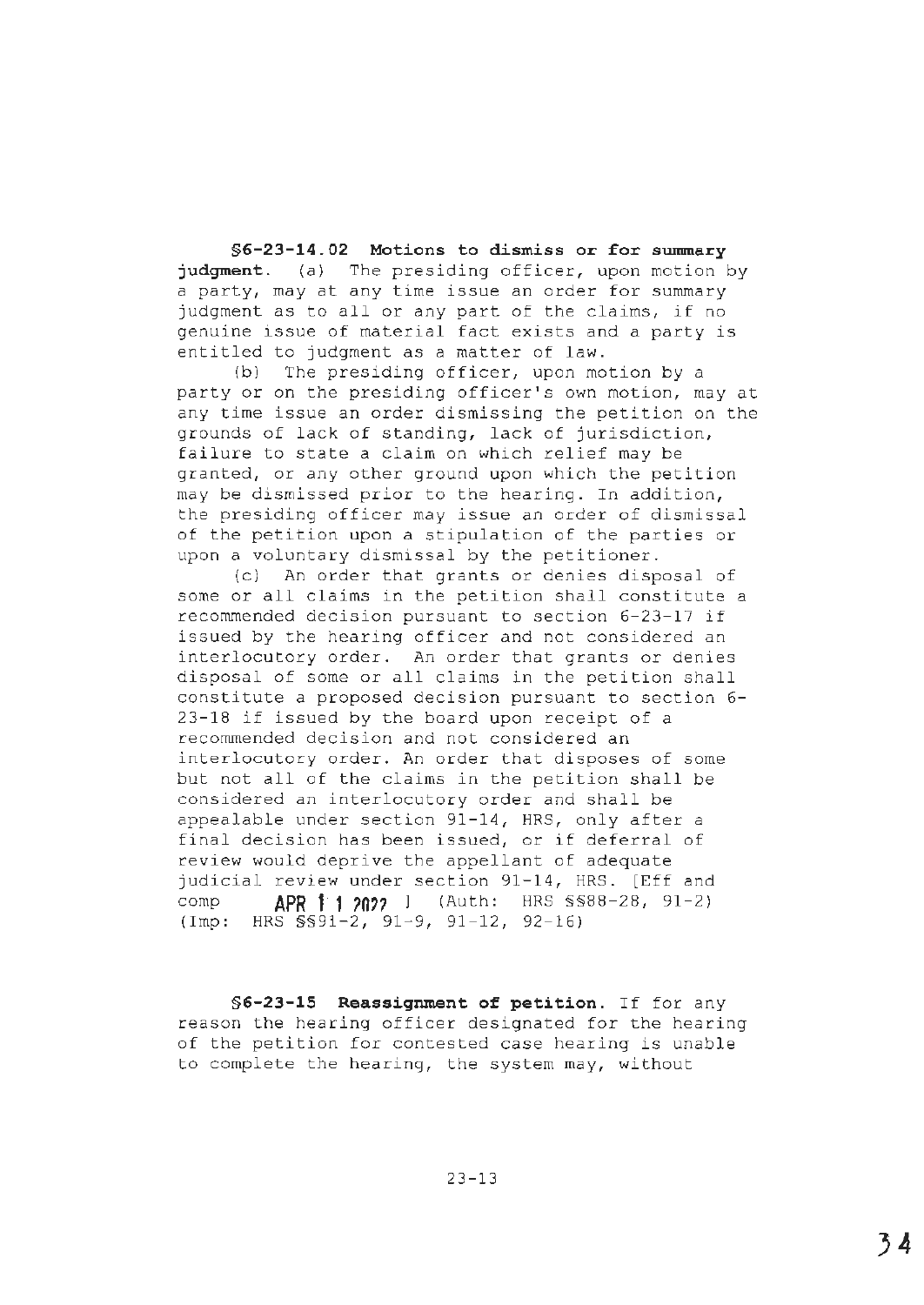abatement of the proceedings, assign the petition to another hearing officer. [Eff 11/9/81; am and comp 11/26/2009; am and comp **APR 1' 1 2022** <sup>l</sup> (Auth: HRS §§88-28, 91-2) (Imp: HRS §§88-82, 91-2, 92-16)

**§6-23-16 Conduct of contested case hearing.** (a) The hearing officer shall convene the hearing and summarize the issues in the petition. The petitioner shall have the burden of proof, including the burden of producing evidence and the burden of persuasion. The degree or quantum of proof shall be a preponderance of the evidence.

(b) Before presenting the case, the petitioner shall have the opportunity to make an opening statement. The deputy attorney general or other counsel assigned to the respondent medical board or designated entity shall also have the opportunity to make an opening statement then or after the petitioner has presented the petitioner's case. Opening statements may be waived by either party.

(c) Witnesses shall testify in the following order:

- ( 1) Witnesses for the petitioner;
- { 2) Witnesses called by the respondent;
- { 3) Witnesses for the petitioner in rebuttal;
- (4) Witnesses called by the respondent in rebuttal;
- (5) Additional witnesses as the presiding officer may deem necessary.
- (d) Witnesses shall be examined in the following order:
	- (1) Direct examination by the party calling the witness;
	- (2) Cross examination by the other party;
	- (3) Redirect examination by the party calling the witness;
	- (4) Recross examination by the other party;
	- (5) Examination by the presiding officer or any member of the board.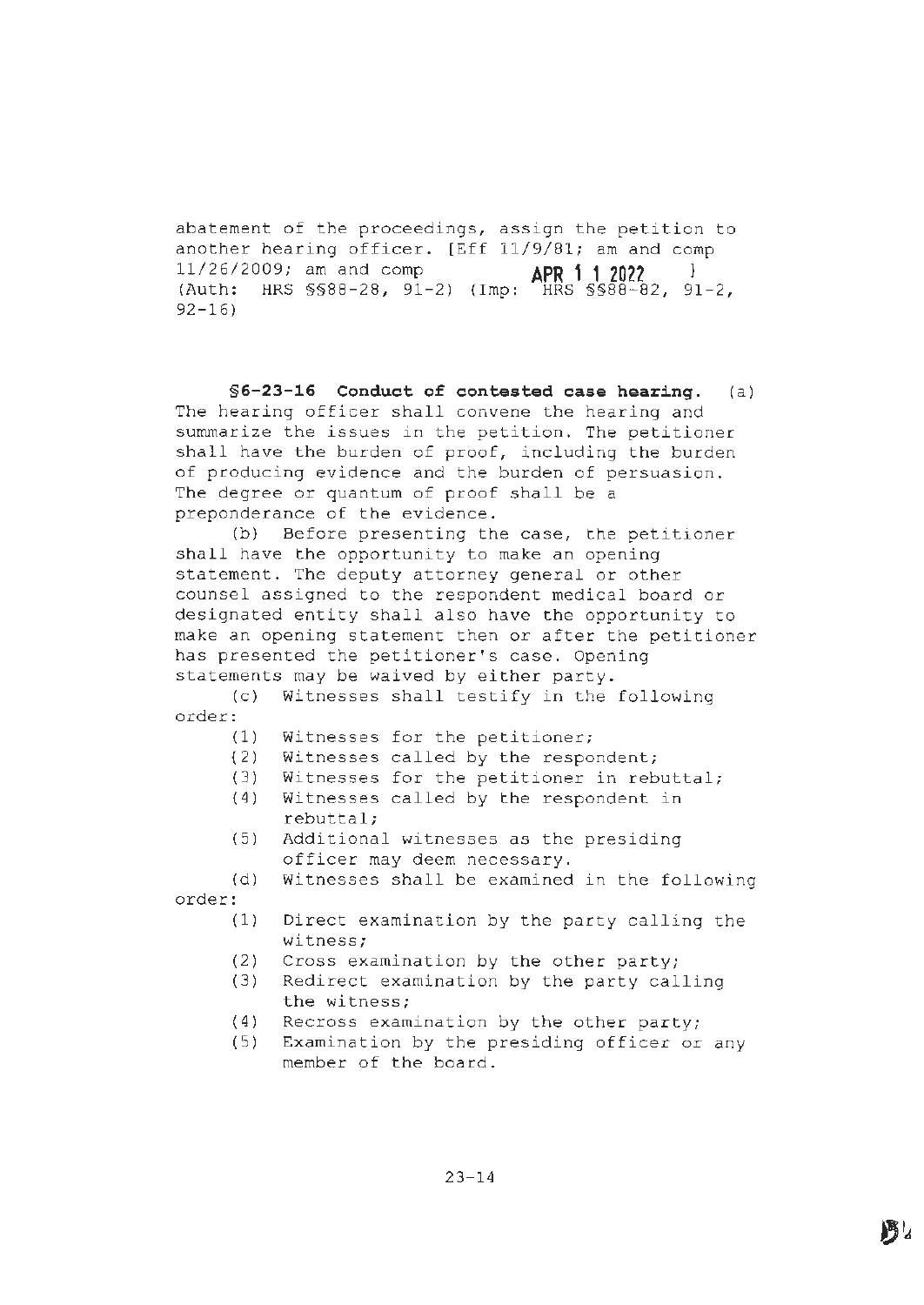(e) After the presentations of evidence is concluded, unless the petition is submitted by either party or both parties without argument, the petitioner shall open the argument followed by argument by the respondent and the petitioner may present rebuttal argument which shall be limited to countering any matter or argument presented by the respondent. Reasonable time limits may be imposed by the hearing officer for argument. Argument may be waived by either party.

(f) The hearing officer, within such time limits as the hearing officer may impose, may permit the parties to submit written memoranda in support of their respective positions and proposed findings of fact and conclusions of law. [Eff 11/9/81; am and comp 11/26/2009; am and comp **APR 1:1 2022** 1 (Auth: HRS §§88-28, 91-2) (Imp: HRS §§88-82, 91-2, 91-9; 91-10, 92-16)

**§6-23-17 Recommended decision.** Within sixty days after the close of the reception of evidence or the filing of any memoranda or proposed findings of fact or conclusions of law permitted by the hearing officer, whichever is later, the hearing officer shall make and file with the system a recommended decision which shall include recommended findings of fact and conclusions of law. If any party has been permitted to file proposed findings of fact, the hearing officer shall incorporate in the recommended decision a ruling on each proposed finding so presented. [Eff 11/9/81; am and comp 11/26/2009; am and comp **APR 1 1 20?1** ] (Auth: HRS §§88-28, 91-2) (Imp: HRS §§88-82, 91-2, 91-9, 92-16)

**§6-23-18 Proposed decision.** Upon receipt of the reconunended decision, the board may accept it as its proposed decision, or may remand the recommended decision to the hearing officer for any clarification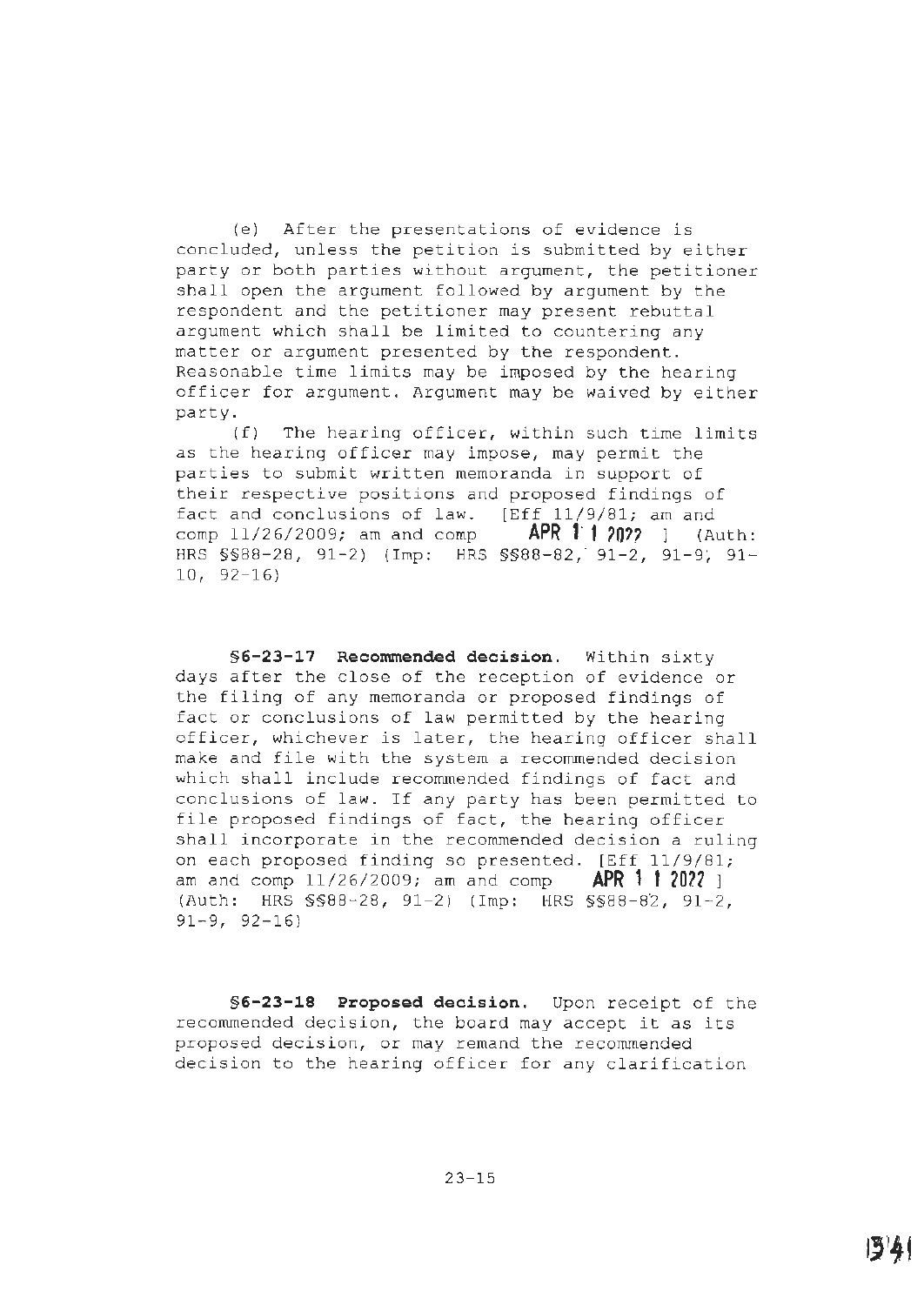or correction, or may modify the recommended decision and issue its own draft of a proposed decision. A copy of the proposed decision shall be served upon each party. [Eff 11/9/81; am and comp 11/26/2009; comp

**APR 1" 1 2022** ] (Auth: HRS §§88-28, 91-2) (Imp: HRS §§88-82, 91-2, 91-11, 92-16)

**§6-23-19 Filing of exceptions; extension of time; finality of proposed decision.** (a) Within fifteen days after receipt of a copy of the board's proposed decision, any party may file with the board exceptions to any part thereof and request review by the board. Each exception shall specify the portion of the record and authorities relied on to sustain each point. Within fifteen days after receipt of a copy of a party's exceptions and request for review, any party may file with the board a response to the exceptions and request for review. In addition, a copy of the exceptions and request for review, and response, shall be served upon each of the parties who were served with a copy of the proposed decision.

(bl Any party may apply for an extension of time within which to file exceptions to the proposed decision, or response, by filing a written application setting forth the reasons for the request. The application shall be filed before the expiration of the respective period prescribed for the filing of exceptions or response. Upon good cause shown, the board, any member of the board, or the executive director on behalf of the system, may extend the time for filing exceptions or response, for an additional period not to exceed fifteen days after the applying party's receipt of the extension of time within which to file exceptions or response.

(c) If no exceptions and request for review are filed within the time specified, the proposed decision shall become final, unless the board on its own motion orders further proceedings to be held. [Eff 11/9/81; am and comp 11/26/2009; am and comp **APR 1 1 2022** -1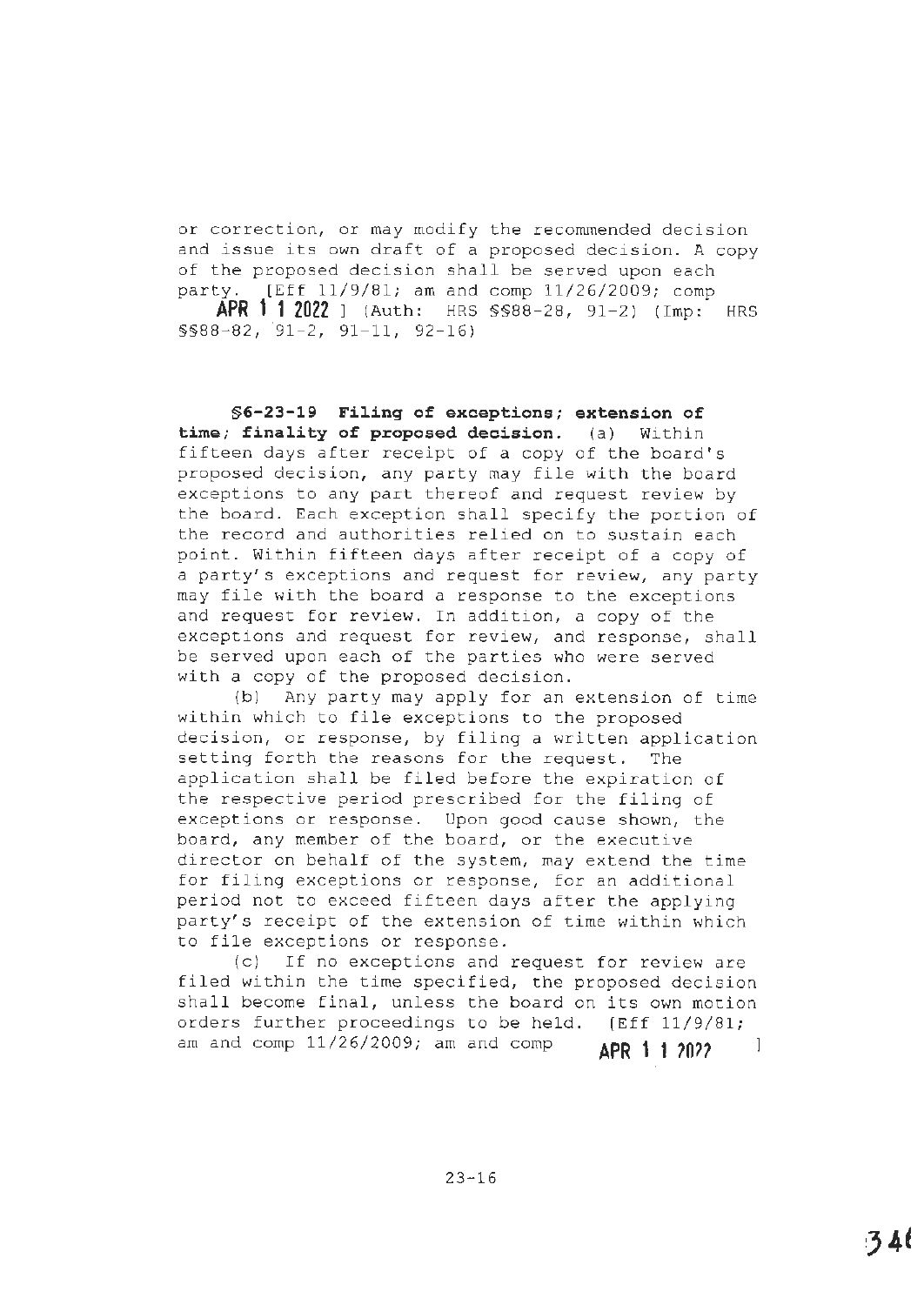(Auth: HRS §§88-28, 91-2) (Imp: HRS §§88-82, 91-2, 91-11, 92-16)

**§6-23-20 Argument on exceptions.** Upon the filing of exceptions by a party adversely affected by the proposed decision, the board shall grant such party an opportunity to present arguments to the board. The executive director shall set the time and place of hearing of argument on exceptions and give written notice thereof to the parties. [Eff 11/9/81; am and comp 11/26/2009; am and comp **APR 11 2022** <sup>l</sup> (Auth: HRS §§88-28, 91-2) (Imp: HRS §§88-82, 91-2, 91-11, 92-16)

**§6-23-21 Final decision.** (a) Where exceptions have been filed to the board's proposed decision, the board, within sixty days after the hearing on the exceptions, shall render its final decision. In rendering its final decision, the board shall consider the whole record or such portions thereof as may be cited by the parties, and shall resolve all questions of fact by what it deems to be the preponderance of the evidence. The final decision shall be in writing and shall contain findings of fact and conclusions of law upon which the decision is based.

(b) The final decision shall be personally delivered or mailed to the parties by registered or certified mail with return receipt requested. [Eff 11/9/81; am and comp 11/26/2009; am and comp **APR 1· 1 2022** l (Auth: HRS §§88-28, 91-2) (Imp: HRS  $$588-82, 91-2, 91-10, 91-11, 91-12, 92-16]$ 

**§[6-23-21.01](https://6-23-21.01) Attorneys' fees upon successful petition.** (a) If after filing a petition, the petitioner is the prevailing party before the board or a court of competent jurisdiction, the petitioner may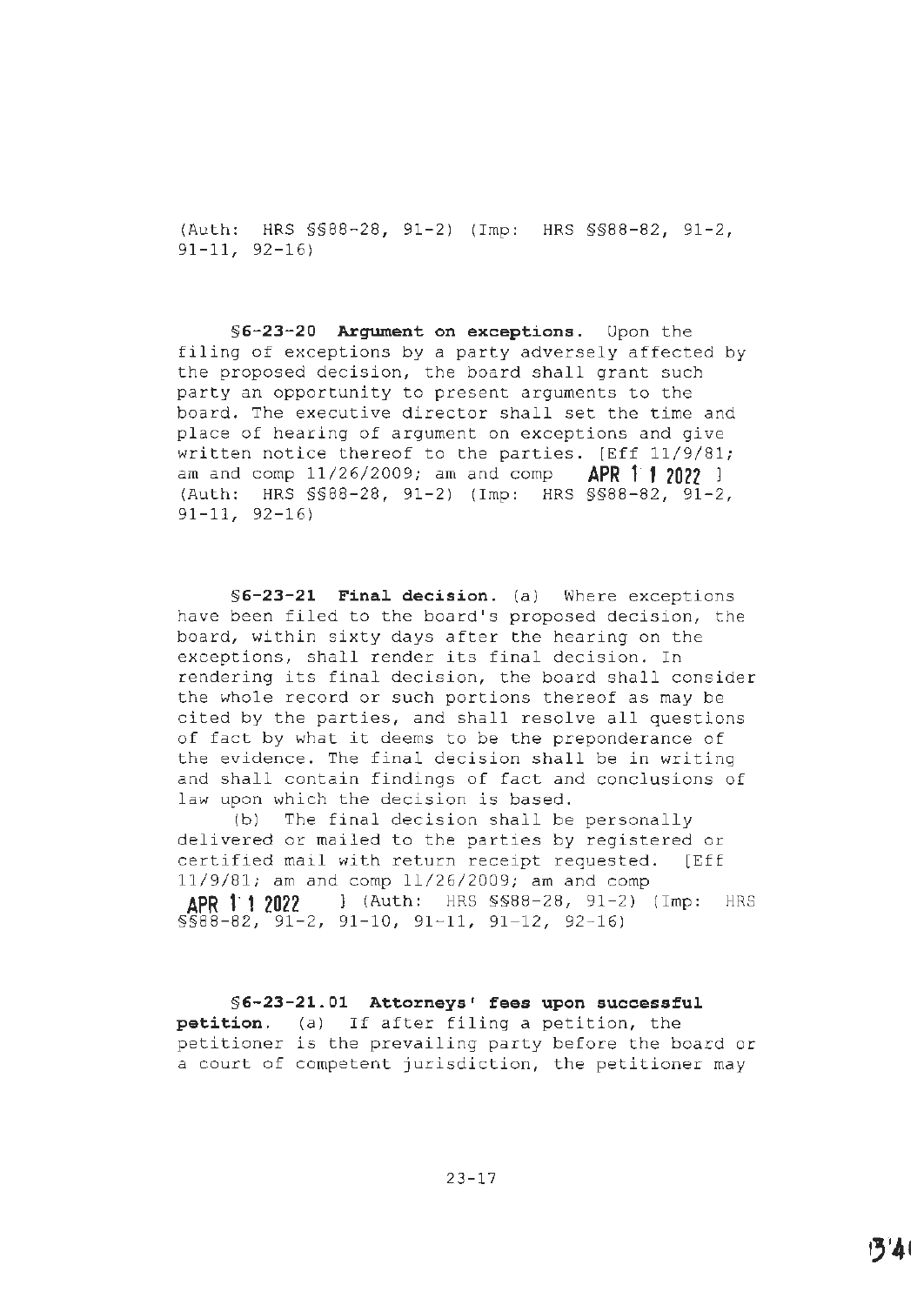file a motion with the system for reasonable attorneys' fees and costs pursuant to the standards set forth in rule 1.5 of the Rules of Professional Conduct adopted by the Hawaii Supreme Court. The system's decision on the motion shall be made by the executive director.

(b) The petitioner shall file a motion for attorneys' fees and costs with the system no later than sixty days from the date of the board's final decision or the circuit court's ruling if the board's decision is appealed, whichever is later. The motion shall state the amount of fees and costs requested, and shall attach the following:

- (1) A copy of the fee agreement between the petitioner and the petitioner's attorney, or an affidavit or declaration signed by the petitioner stating the attorney's fees agreed upon between the petitioner and the petitioner's attorney;
- (2) A copy of the billing statement(s) from the petitioner's attorney detailing the legal work performed in connection with the petitioner's case, including:
	- (A) The legal work performed shall be itemized and described in detail by each service, along with the time spent on each service shown in increments of one tenth of an hour or less. Lumped entries or block billing shall not be accepted; and
	- (B) Costs shall be itemized and described in detail and accompanied by either:
		- (i} Invoices and receipts; or
		- (ii) An affidavit signed by the petitioner's attorney attesting to the costs; and
- (3) Proof of payment of the requested attorneys' fees and costs by the petitioner to the petitioner's attorney.

(c) Reimbursement of attorneys' fees shall not be awarded until the requirements of this section are satisfied. The system may require additional details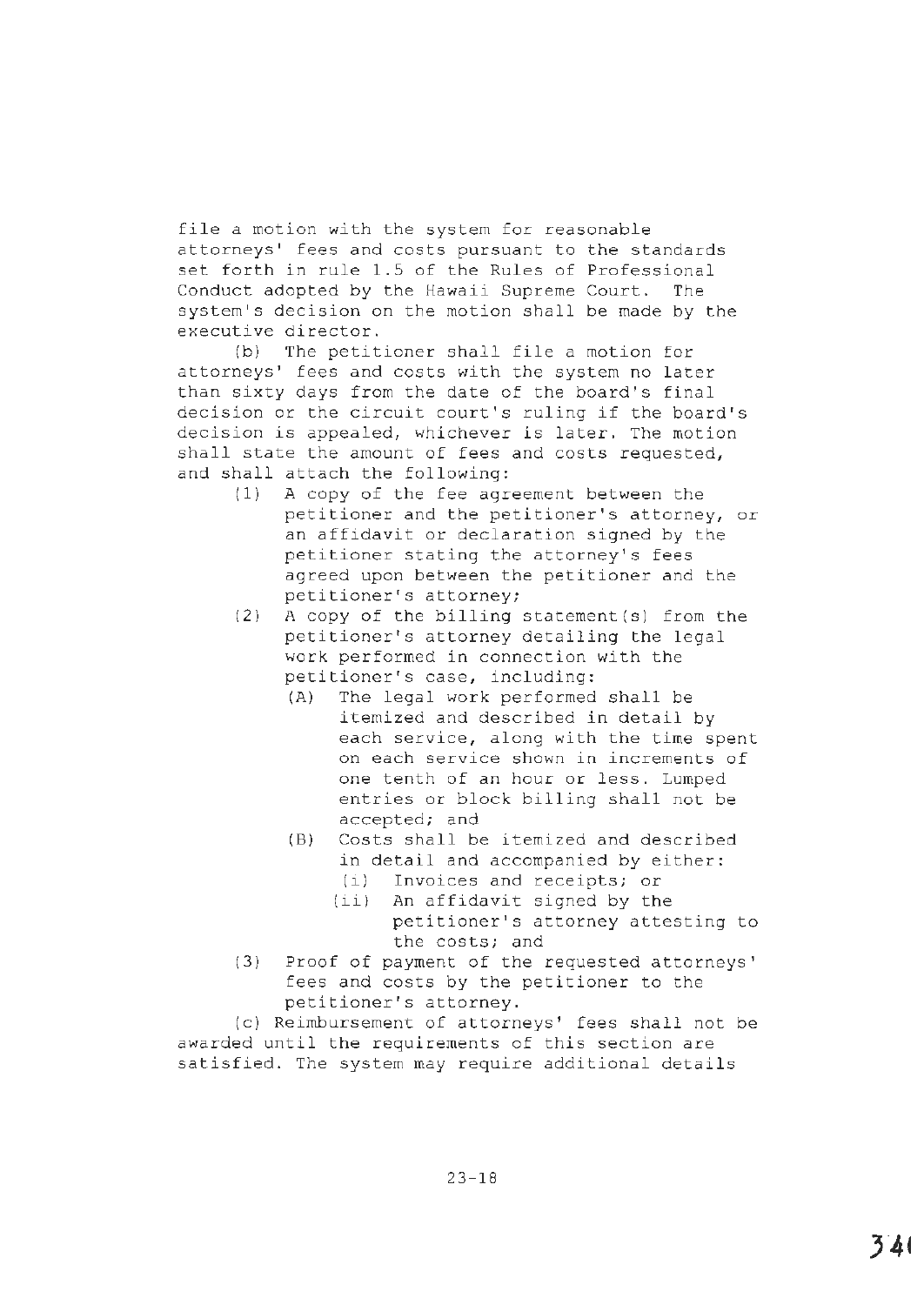and justification of time billed or costs claimed. [Eff and comp 11/26/2009; am and comp **APR 1· 1 2022** <sup>l</sup> (Auth: HRS §§88-28, 91-2) (Imp: HRS §§88-28, 88-82, 91-2)

### SUBCHAPTER 2

### OTHER CONTESTED CASE HEARINGS

**§6-23-22 Scope.** This subchapter shall govern all contested case hearings under chapter 88, HRS, except for petitions from preliminary decisions under subchapter 1, and petitions for declaratory rulings under chapter 6-20, subchapter 4. The rules in this subchapter shall not apply to hearings related to claims arising under chapter 92F, HRS. [Eff 11/9/81; am and comp 11/26/2009; comp **APR 1· 1 ?O??** ] (Auth: HRS §§88-28, 91-2) (Imp: HRS §~'9'1-2, 91-9)

**§6-23-23 Definitions.** Definitions generally applicable to this subchapter are also provided in section 88-21, HRS, and section 6-20-1. As used in this subchapter:

"Informal decision" means a written determination by the system that has not been expressly approved by the board of trustees, to deny a member or petitioner any alleged entitlement to a benefit, service credit, or other alleged entitlement under chapter 88, HRS.

"Petition" means a request for a contested case hearing filed with the system requesting relief from an alleged misapplication or violation of any provision of chapter 88, HRS, or rules promulgated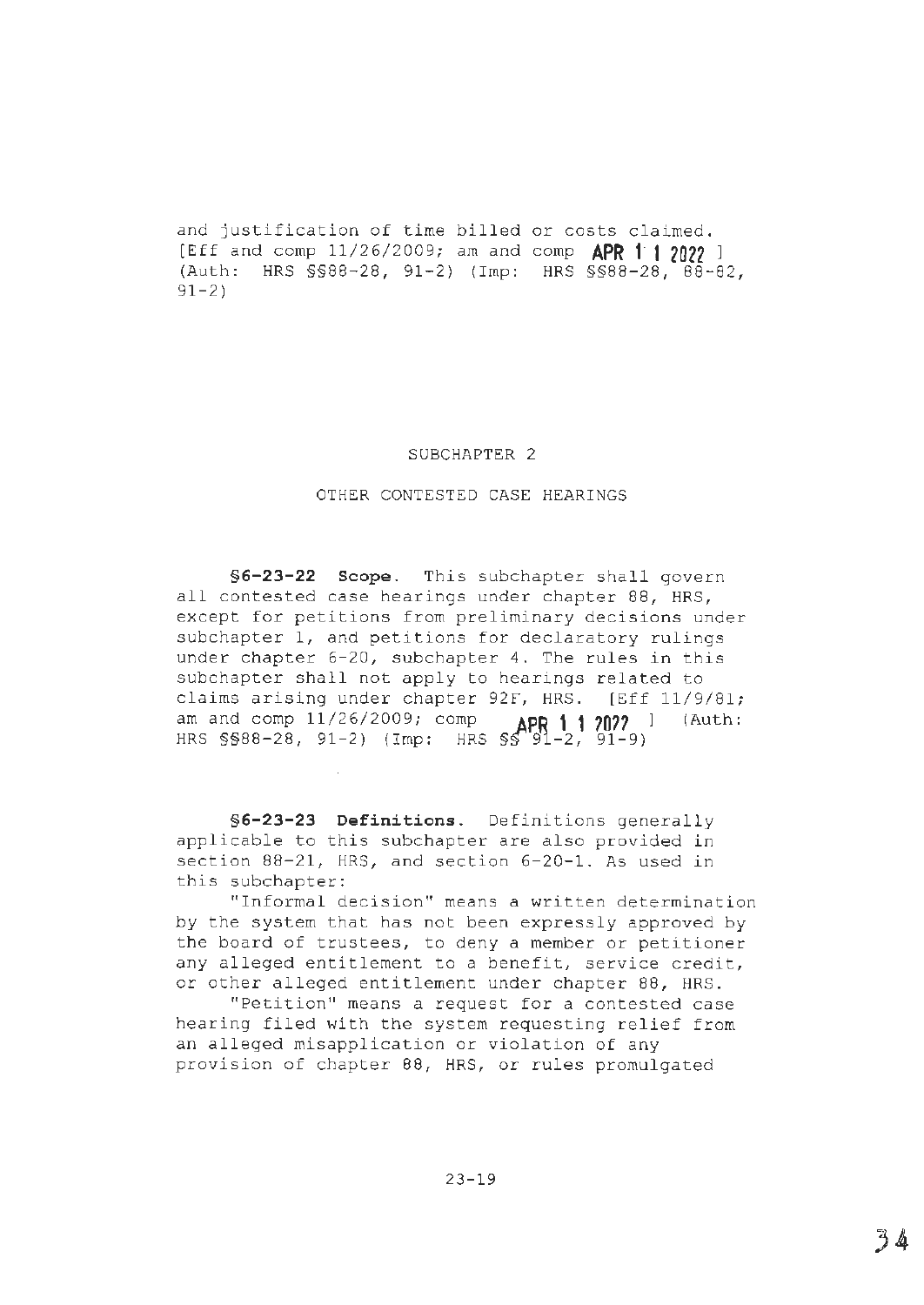thereunder, setting forth an alleged entitlement to a benefit, service credit, or other alleged entitlement, and meeting the requirements of sections 6-23-24 and  $6 - 23 - 28$ .

"Respondent" means any person proceeded against in a petition under this subchapter. [Eff 11/9/81; am and comp 11/26/2009; am and comp **APR t· f 70?7** <sup>l</sup> (Auth: HRS §§88-28, 91-2) (Imp: HRS §§88-21, 91-2, 91-9)

**§6-23-24 Commencement of proceedings; service.**  (a) A proceeding shall commence with the filing of a petition pursuant to section 6-23-28 for a contested case hearing, including a certificate of service, at the system's main office in Honolulu. Upon the filing of a petition and certificate of service, the system shall date stamp the petition and assign a docket number, as provided in section 6-23-8.

(b) The petitioner shall serve personally or by first class mail one copy of the petition and certificate of service on each of the parties to the proceedings, or upon an agent or attorney representing the party. [Eff 11/9/81; am and camp 11/26/2009; am and comp **APR 1· 1** ?n?? (Auth: HRS §§88-28, 91-2) (Imp: HRS §§91-2, 91-9)

**§6-23-25 Limitations period.** All petitions under this subchapter are forever barred unless filed within two years after the petitioner first knew or should have known that the system had denied the petitioner the alleged benefit, service credit, or other entitlement under chapter 88, HRS, that forms the basis for the petition. Such knowledge includes the petitioner's receipt of an informal decision from the system denying the petitioner the alleged benefit, service credit, or entitlement. The petitioner bears the burden of proving that the petitioner has complied with the imitations period. [Eff and comp 11/26/2009;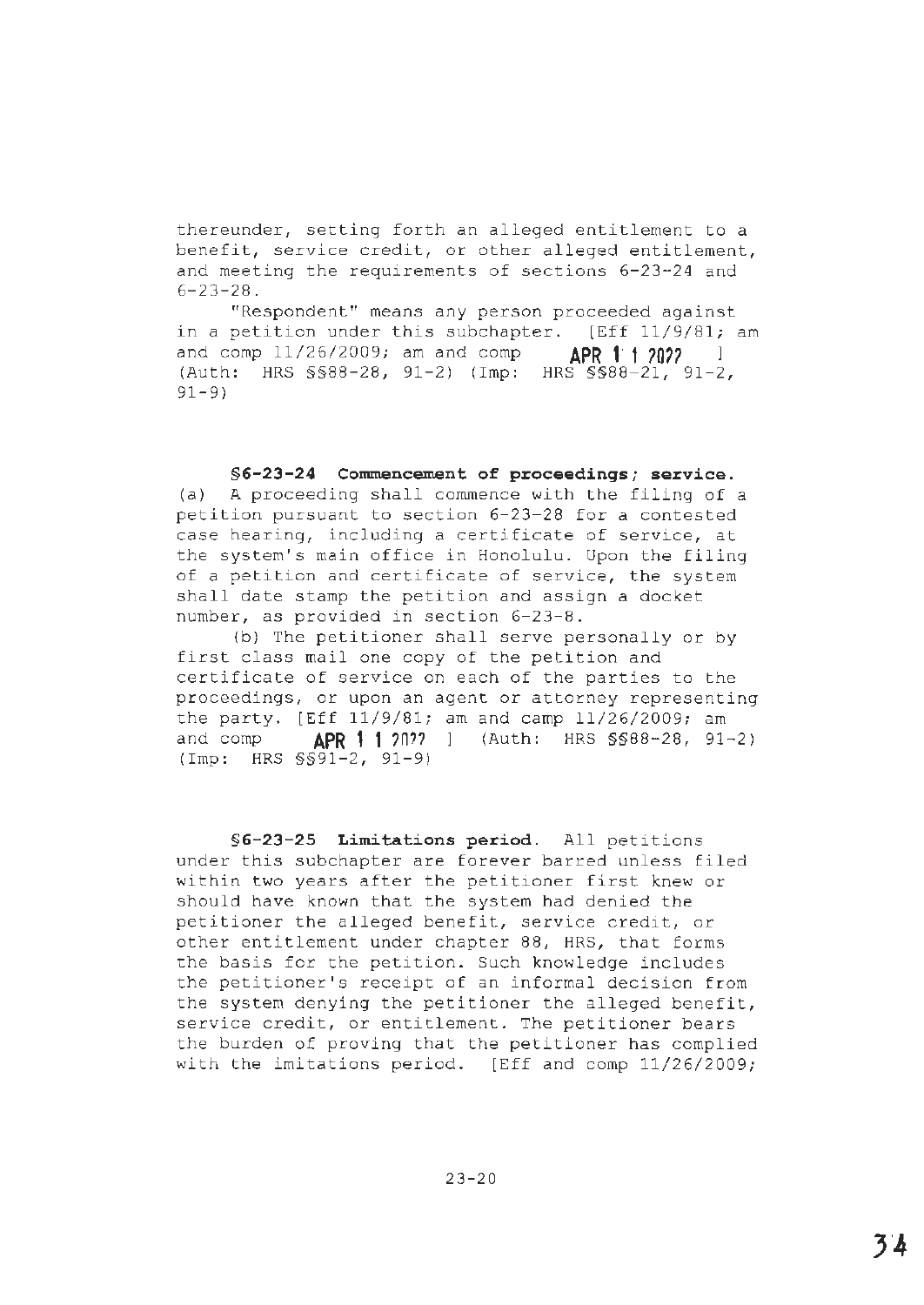comp **APR t· 1 2022** l (Auth: HRS §§88-28, 91-2) (Imp: HRS §§91-2, 91-9, 661-5)

**§6-23-26 Computation of time; extension of time.**  (a) In computing any period of time prescribed or allowed by this subchapter, or any order of the board or a hearing officer, the day of the act, event, or default after which the designated period of time is to run shall not be included. The last day of the period shall be included unless it is a Saturday, Sunday, or legal holiday in the State, in which event the period of time runs until the end of the next day which is neither a Saturday, Sunday, or legal holiday. Intermediate Saturdays, Sundays, or legal holidays shall not be included in the computation when the period of time prescribed or allowed is seven days or less. **A** half holiday shall not be considered a holiday for purposes of these computations. All references **in**  this subchapter to days shall mean calendar days, unless otherwise expressed.

(b) Except for the time for filing exceptions under section 6-23-S0(b), but including the limitations period, whenever a person or agency is required or allowed to act within a time specified by this subchapter, the board or hearing officer may:

- $(1)$  Extend such period, for a reasonable amount of time, if a written request is filed with the board or hearing officer before the specified period expires; or
- (2) Upon motion, permit the act to be done after the expiration of the specified period where the failure to act was the result of excusable neglect. [Eff and comp 11/26/2009; am and comp **APR 1 1 ion** <sup>1</sup>(Auth: HRS  $$S88-28, 91-2)$  (Imp: HRS  $$S91-2, 91-9)$

§6-23-27 Appearances. Any party may appear in person or by counsel or other representative. A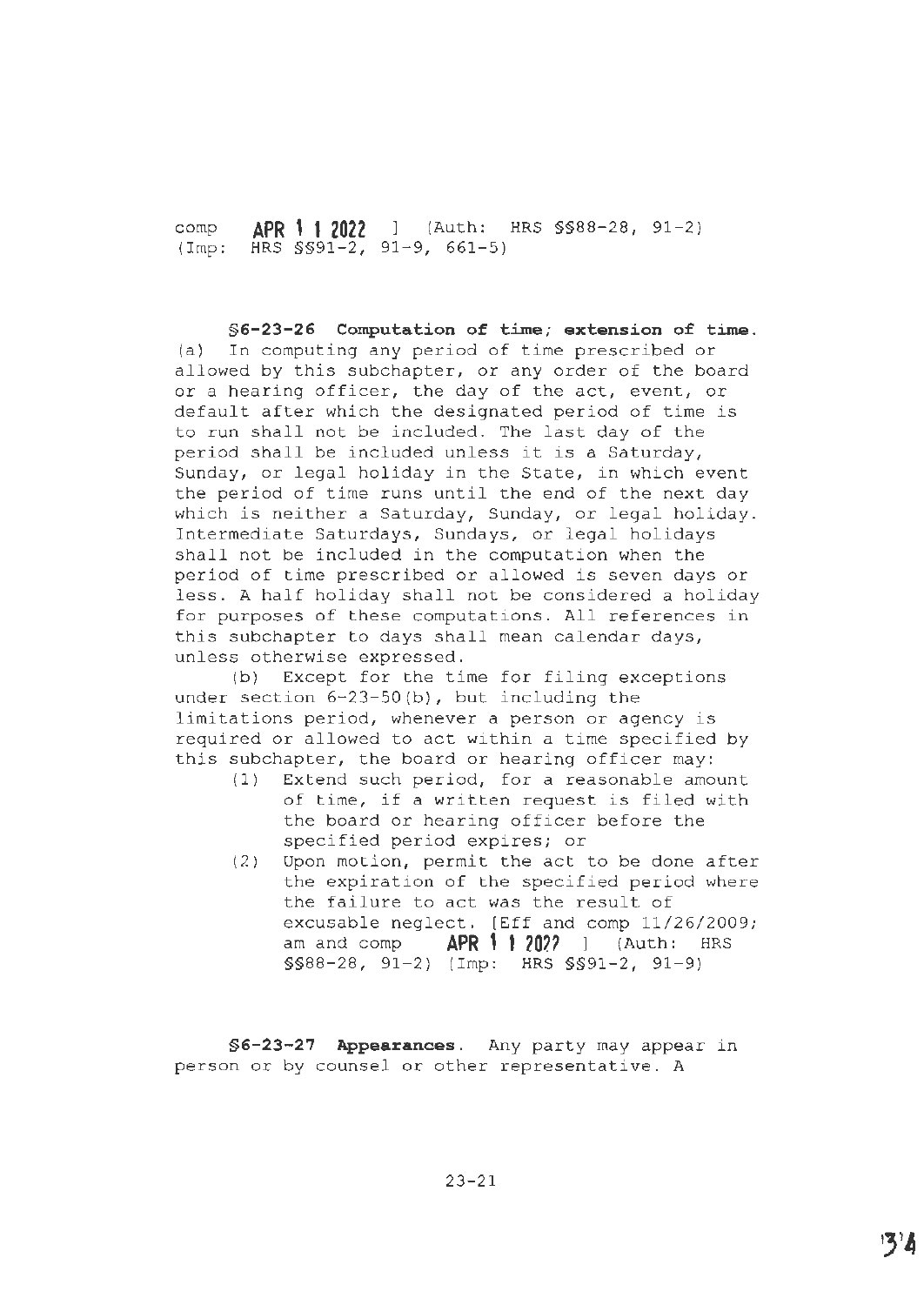partner may appear on behalf of a partnership and an officer may appear on behalf of a corporation. Persons who appear as counsel must conform to the standards of conduct and ethics required of practitioners before the courts of the State. [Eff and comp 11/26/2009; comp **APR 11 2022]** (Auth: HRS §§88-28, 91-2) (Imp: HRS §§91-2, 91-9)

# **§6-23-28 Contents of petition; form; rejection.**  (a) The original and one copy of the petition shall be filed with the system. The petition shall contain:

- (1) The petitioner's name, mailing address, and telephone number, and the petitioner's fax number and e-mail address, if available;
- (2) A brief statement of the nature of the petitioner's interest, including reasons for the submission of the petition;
- (3) A designation of the specific statutory provision, rule, or order in question;
- (4) A complete statement of the relevant facts, including the date of the alleged denial of the benefit, service credit, or other entitlement;
- (5) A brief statement of the issues raised;
- (6) A statement of the petitioner's interpretation of the statute, rule, or order or the petitioner's position or contention with respect thereto;
- (7) A statement containing the legal reasons, including any legal authorities, in support of the petitioner's interpretation and the relief sought;
- (8) The names of any other parties or potential parties; and
- (9) The petitioner's signature.
- (b) The petitioner may use Form ERS 202,

entitled "Petition for Contested Case Hearing, Sample Format" dated August 2009, Appendix A, located at the end of this chapter, as a petition, or may file a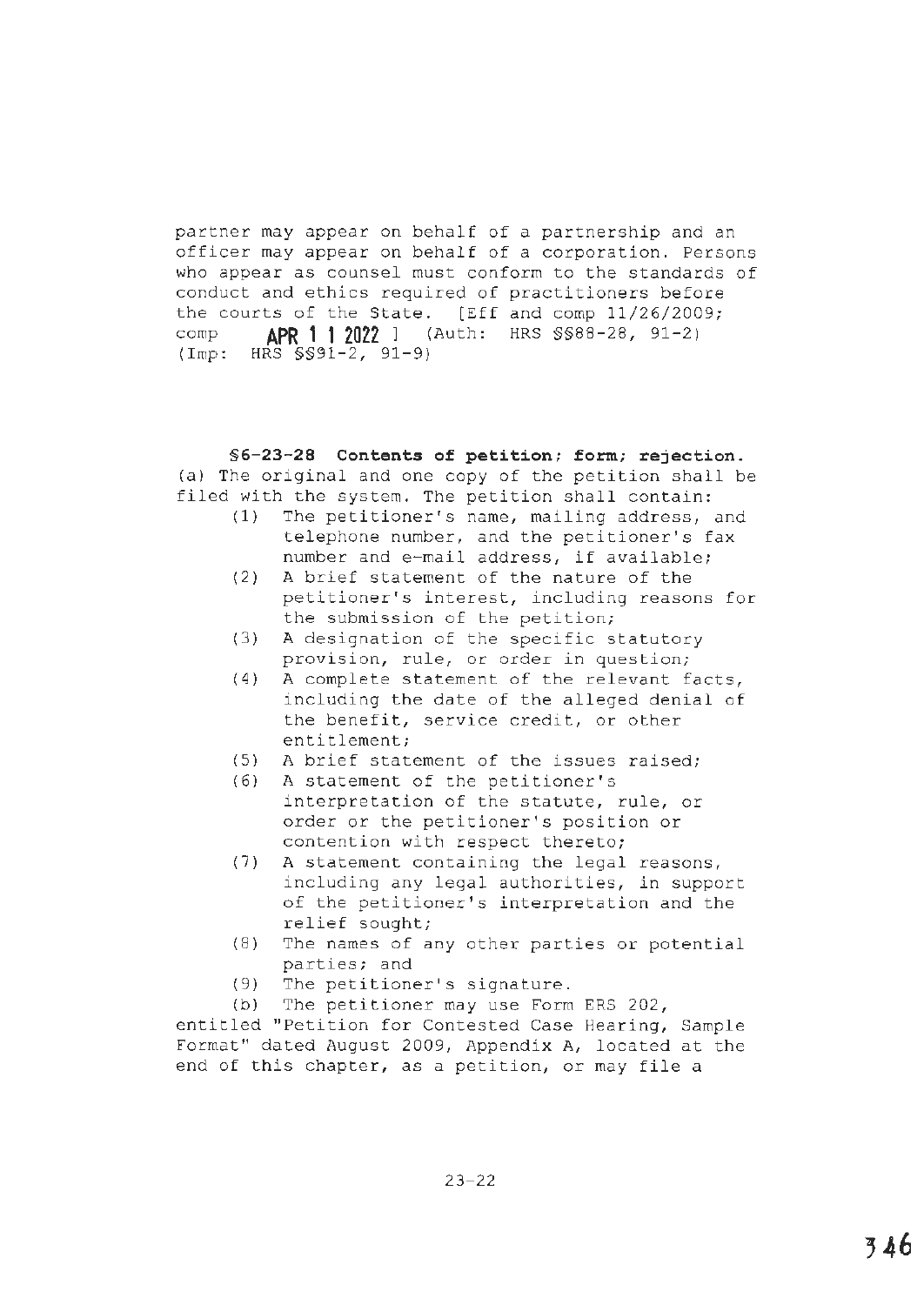petition in pleading or letter format, so long as the petition is legible and complies with subsection (a).

(c) The executive director on behalf of the system may reject any petition that does not conform to the requirements of subsections (a) and (b). The rejection shall be in writing and shall state the reasons therefor.

(d) <sup>A</sup>petition that is not rejected will be assigned by the system to a hearing officer. [Eff and comp  $11/26/2009$ ; am and comp  $APR$  1 2022 ] (Auth: comp 11/26/2009; am and comp HRS \$\$88-28, 91-2) (Imp: HRS \$\$91-2, 91-9)

**§6-23-29 Consideration of petition.** (a) The hearing officer, within a reasonable amount of time after the petition has been filed, shall do one of the following:

- $(1)$  Deny the petition where:
	- (A) The question-is speculative or purely hypothetical and does not involve an existing situation or one which may reasonably be expected to occur in the near future;
	- (B) The petitioner's interest is not of the type which confers sufficient standing to maintain an action in a court of law;
	- $(C)$  The issuance of a final decision may adversely affect the interest of the State, the system, or any of the officers or employees in any litigation which is pending or may be reasonably be expected to arise;
	- (D) The petition requests a decision on a matter other than the alleged misapplication or violation of any provision of chapter 88, HRS, or rules promulgated thereunder, setting forth an alleged entitlement to a benefit, service credit, or other alleged entitlement, or on a matter otherwise

23-23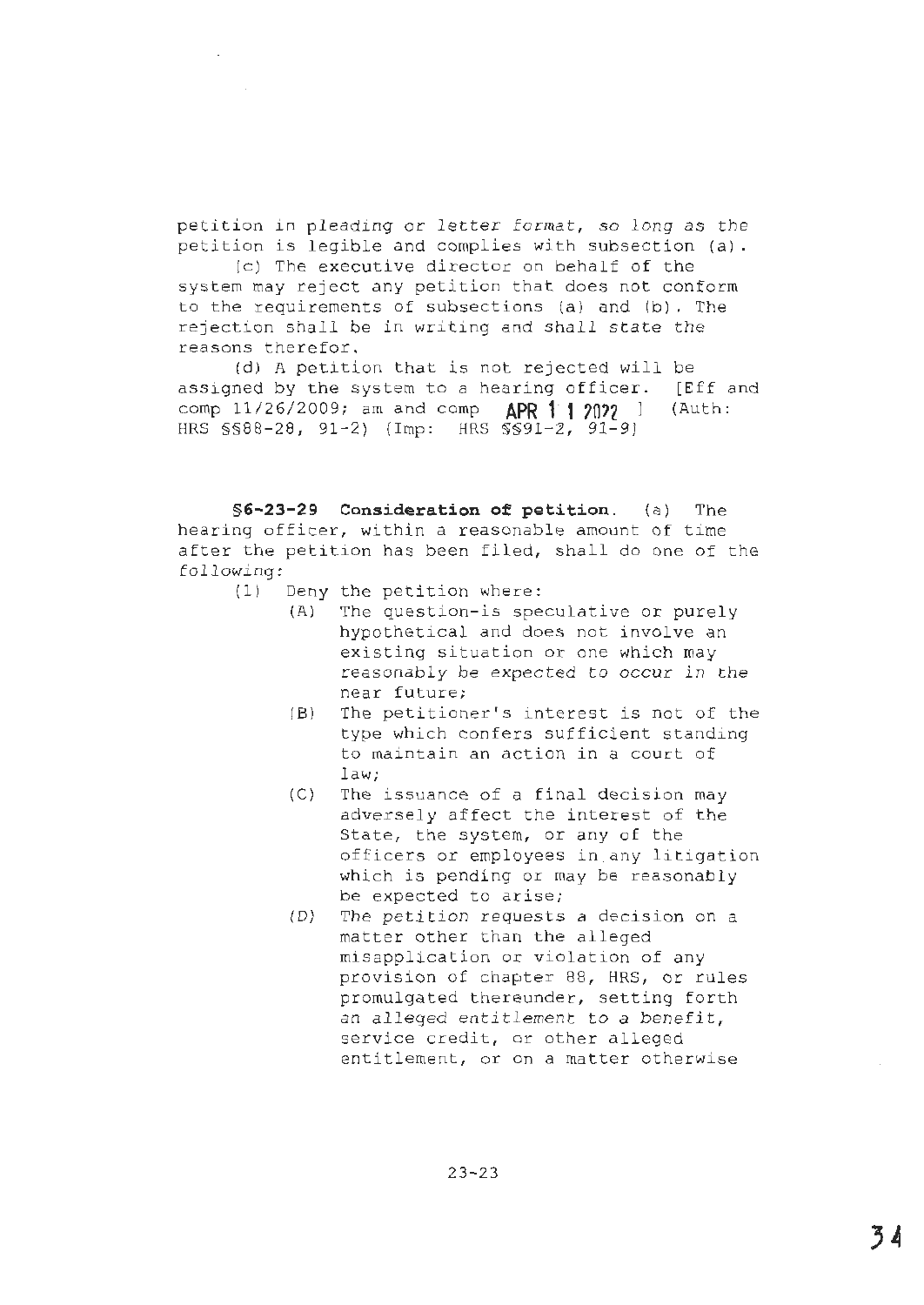not within the scope of this subchapter;

- $(E)$  The petition requests a decision on a statutory provision not administered by the board or the matter is not otherwise within the jurisdiction of the board; or
- {F) The petition is frivolous; or
- $(2)$  Set the petition for hearing.

(b) Any order dismissing the petition under this section shall:

- (1) Be in wr iting;
- (2) Include separate findings of fact and conclusions of law; and
- (3) Constitute a recommended decision pursuant to section  $6-23-48$ . [Eff and comp 11/26/2009; am and comp **APR f 1** *?On* ] (Auth: HRS § §88-28, 91-2) (Imp: · HRS §§91-  $2, 91-9, 91-12, 92-16$

**§6-23-30 Jurisdiction; powers and duties of presiding officer.** (a) The hearing officer appointed by the system shall preside over contested case hearings governed by this subchapter. The chairperson of the board or other member of the board designated by the chairperson shall preside over hearings of arguments on exceptions under section 6-23-51. The board or the hearing officer shall have jurisdiction over those matters expressly authorized by this subchapter, respectively.

(b) With respect to contested case hearings governed by this subchapter, the hearing officer as presiding officer shall have the following powers and duties:

- (1) Continue or postpone, at the request of a party, any hearing;
- (2) Requlate the course and conduct of the hearing;
- (3) Administer oaths and take affidavits;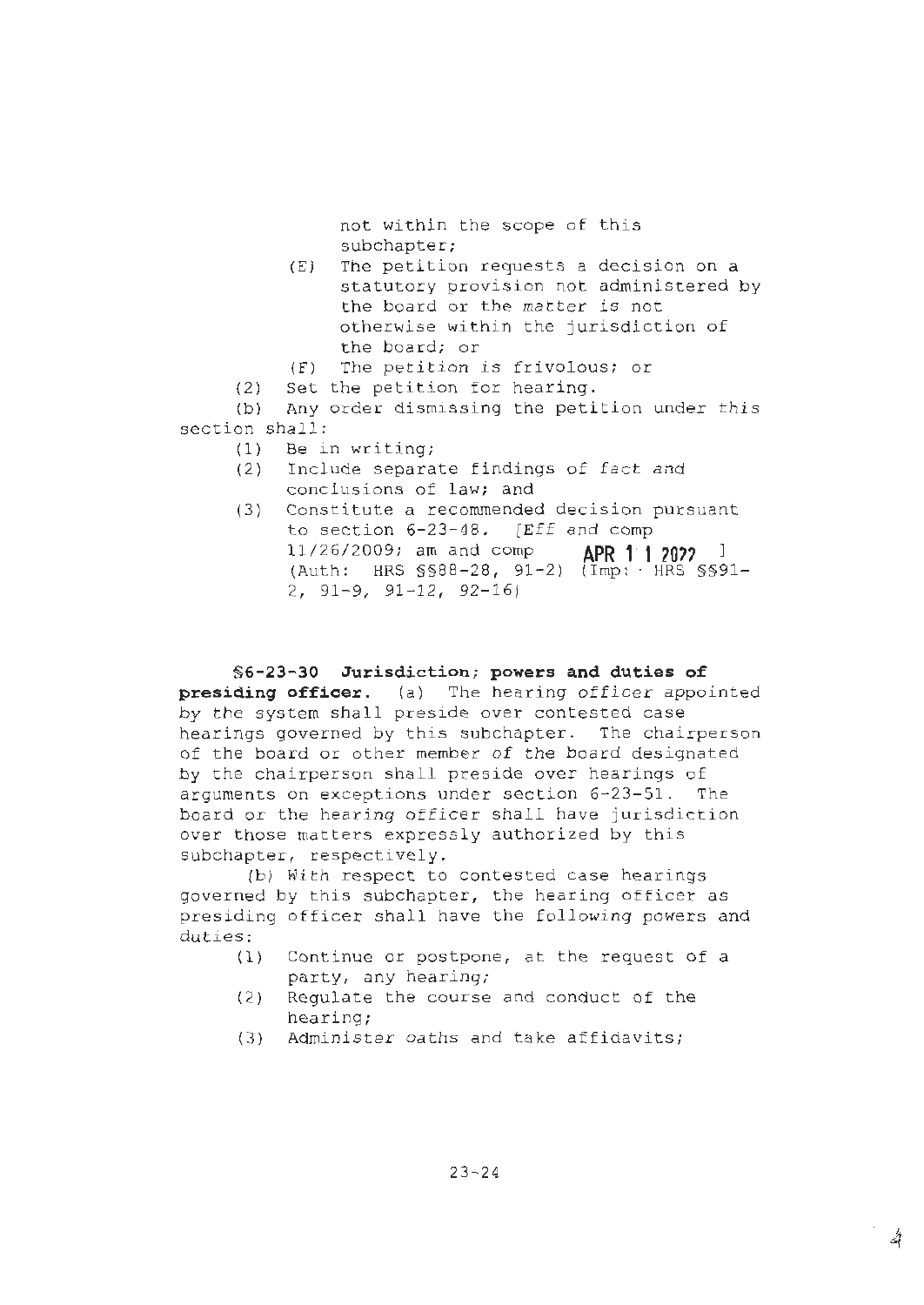- (4) Examine witnesses and admit or exclude documentary or other evidence;
- $(5)$  Issue and dispose of subpoenas;
- (6) Hold conferences, before or during the hearing, for the simplification of issues;
- (7) Rule on motions, requests, offers of proof, procedural requests, and similar matters;
- (8 ) Hear and decide questions of fact, law, or discretion; and
- (9) Do all other acts and take all measures necessary, as authorized by chapter 88, HRS, for the maintenance of order and for the efficient, fair, and impartial adjudication of issues arising in proceedings governed by this subchapter.

(c) With respect to hearings of arguments on exceptions, the chairperson of the board or other member of the board designated as presiding officer shall have the following powers and duties:

- (1) To determine the time and place of the hearing of arguments on exceptions and, in the presiding officer's discretion or at the request of a party, to continue or postpone any hearing;
- $(2)$  To regulate the course and conduct of the hearing;
- $(3)$  To take any other action authorized by this subchapter or by law that the presiding officer may deem necessary for the orderly and just conduct of the hearing. [Eff and comp 11/2 6/2009; am and comp **APR 1" 1 20??**   $(Auth: HRS SSB8-28, 91-2)$  (Imp: HRS  $\overline{S}\overline{S}$  91- $2, 91-9, 91-10, 92-16$

**§ 6-23-31 Burden of proof.** Except as otherwise provided by law, the party initiating the proceeding shall have the burden of proof, including the burden of producing evidence and the burden of persuasion. The party having the burden of proof shall proceed first in the presentation of opening statements,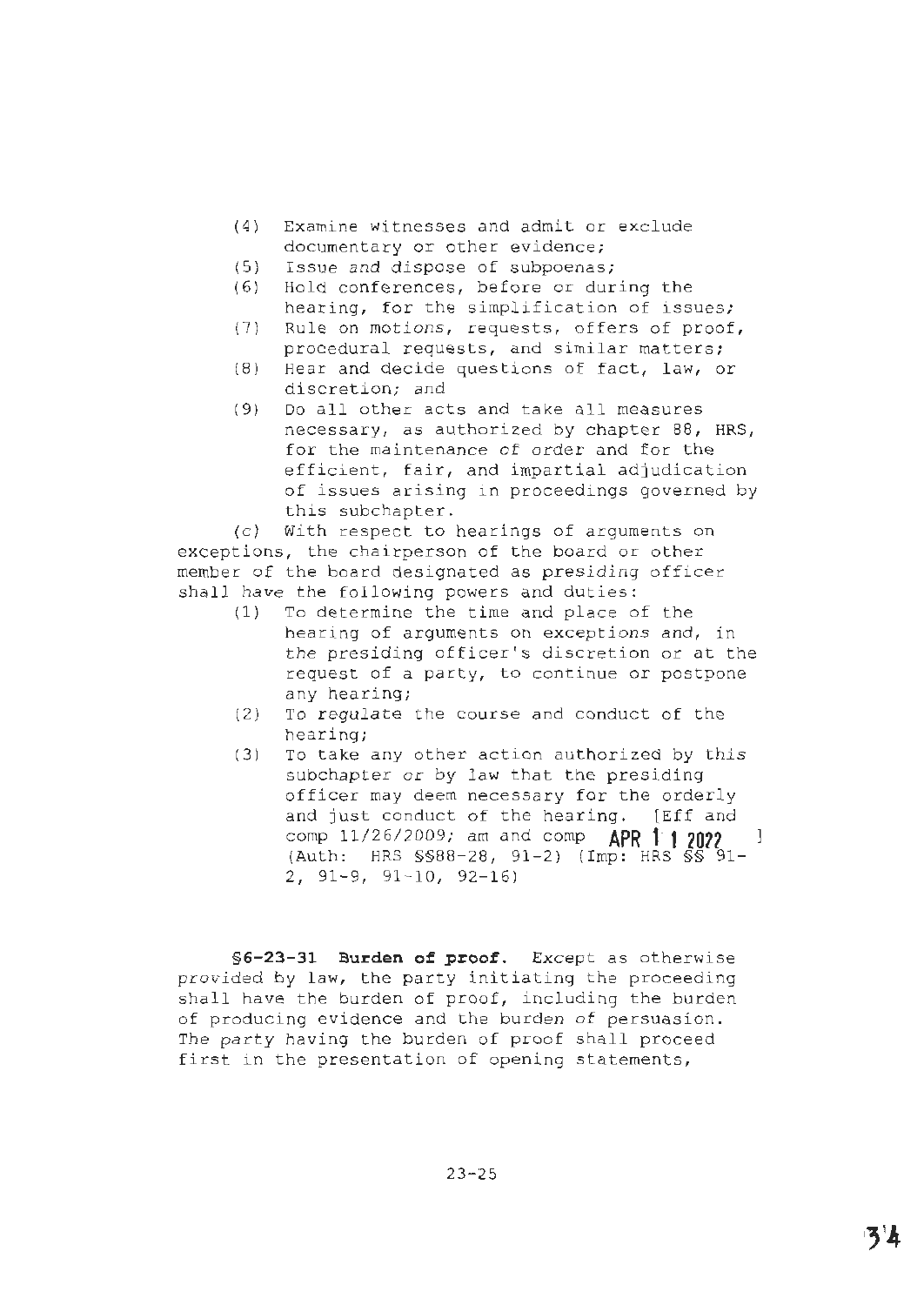evidence, witnesses, and arguments, followed by the other party. The degree or quantum of proof shall be a preponderance of the evidence. [Eff and comp 11/26/2009; comp **APR 1 1 2022** ] (Auth: HRS §§88- 28, 91-2} (Imp: HRS §§91-2, 91-10, 92-16)

**§6-23-32 Prehearing conference.** (a) The hearing officer, at any time before the hearing is scheduled, may direct the parties and their counsel or other representatives to appear at a prehearing conference to consider:

- (1) The simplification of issues and stipulations as to facts and law not in dispute;
- (2) The necessity or desirability of amendment to the pleadings;
- (3) The exchange of exhibits, documents, and prepared testimony, admissions, and stipulations as to the admissibility or relevance of exhibits;
- (4) The limitation of the number of witnesses;
- (5) Time, place, and other considerations, such as time constraints, for the hearing; and
- (6) Any other matters which may expedite the disposition of the proceeding.

{b) If no prehearing conference is held, the hearing officer may require each party to submit a statement disclosing and identifying all witnesses to be called at the hearing, all exhibits to be used at the hearing, and other matters as shall simplify the issues and expedite the disposition of the proceeding. A copy of the statement shall be served on all parties at a date prior to the hearing as designated by the hearing officer. [Eff and comp 11/26/2009; am and comp

**APR 1· 1 20??** ] (Auth: HRS §§ 88-2 B, 91-2) (Imp: HRS §§ 91-2, 91-9, 92-16)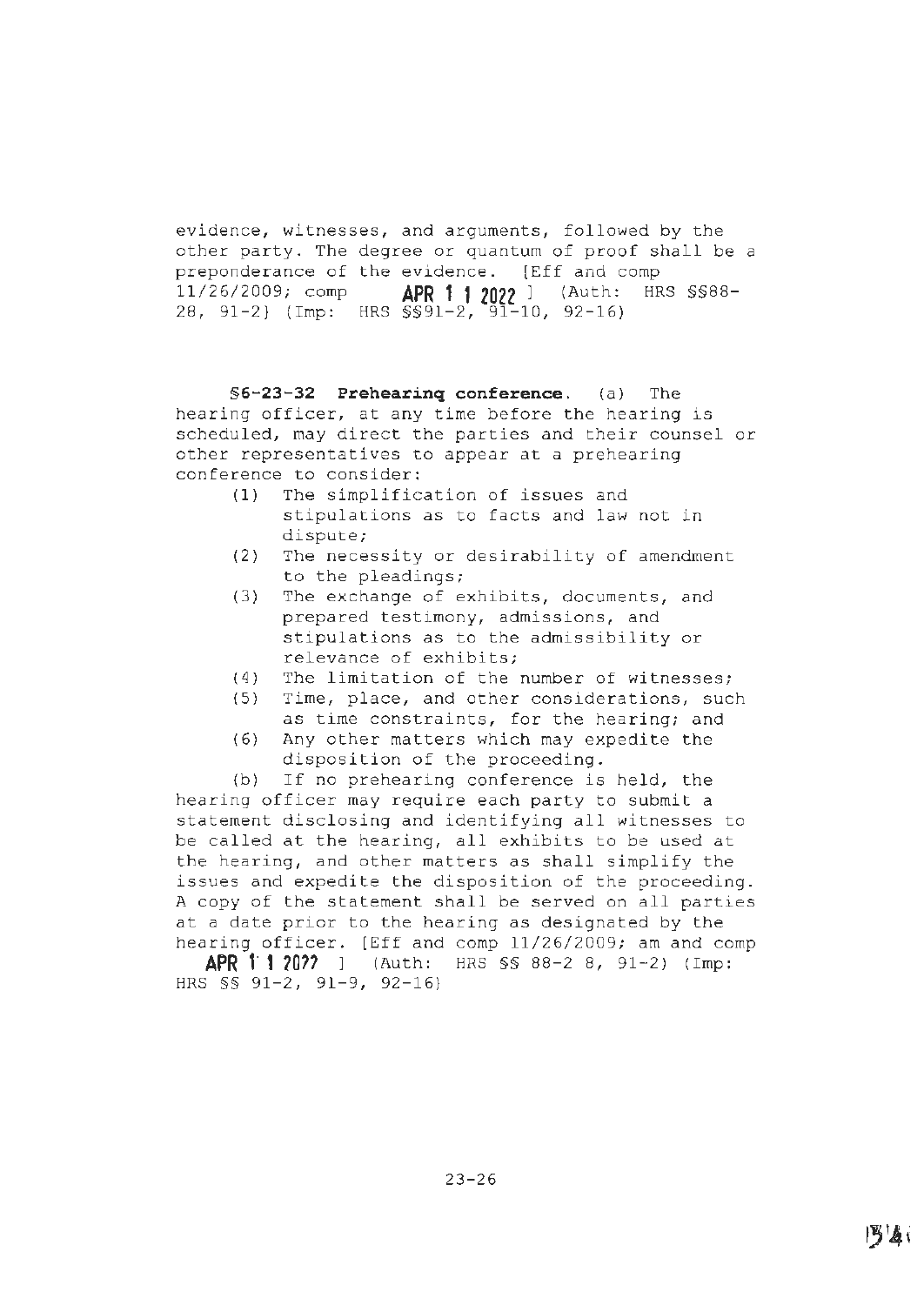**§6-23-33 Notice of hearing.** (a) At least fifteen days prior to hearing, all parties shall be given written notice of the hearing, including:

- (1) The date, time, place, and nature of the hearing;
- (2) The section of the pertinent statutes or rules involved;
- (3) A concise statement of the issues and basic facts giving rise to the petition. A copy of the petition attached to the notice of the hearing shall satisfy this requirement; and
- (4) The right to retain counsel, if desired.

(b) The notice of hearing shall conform to the requirements of section 91-9, HRS, and shall be personally delivered or mailed by registered or certified mail with return receipt requested. [Eff and comp 11/26/2009; am and comp **APR 1 1 2022**  $\overline{1}$ (Auth: HRS §§88-28, 91-2) (Imp: HRS §§91-2, 91-9, 91-9.5)

**§6-23-34 Memorandum in opposition.** Each respondent, within thirty days after the receipt of the notice of hearing, may file and serve upon all parties a memorandum in opposition stating concisely and fully the respondent's legal and factual position. [Eff and comp 11/26/2009; comp **APR 1 1 2022** ] (Auth: HRS §§88-28, 91-2) (Imp: HRS §§91-2, 91-9)

**§6-23-35 Procedure at hearings.** (a) All hearings shall be conducted pursuant to chapter 91, HRS, and this subchapter, before a hearing officer. All parties shall be afforded the full opportunity to present evidence and argument on all issues. If there is no dispute of fact, the hearing officer may permit the parties to proceed by memoranda of law in lieu of a hearing.

(b) The hearing shall proceed as follows: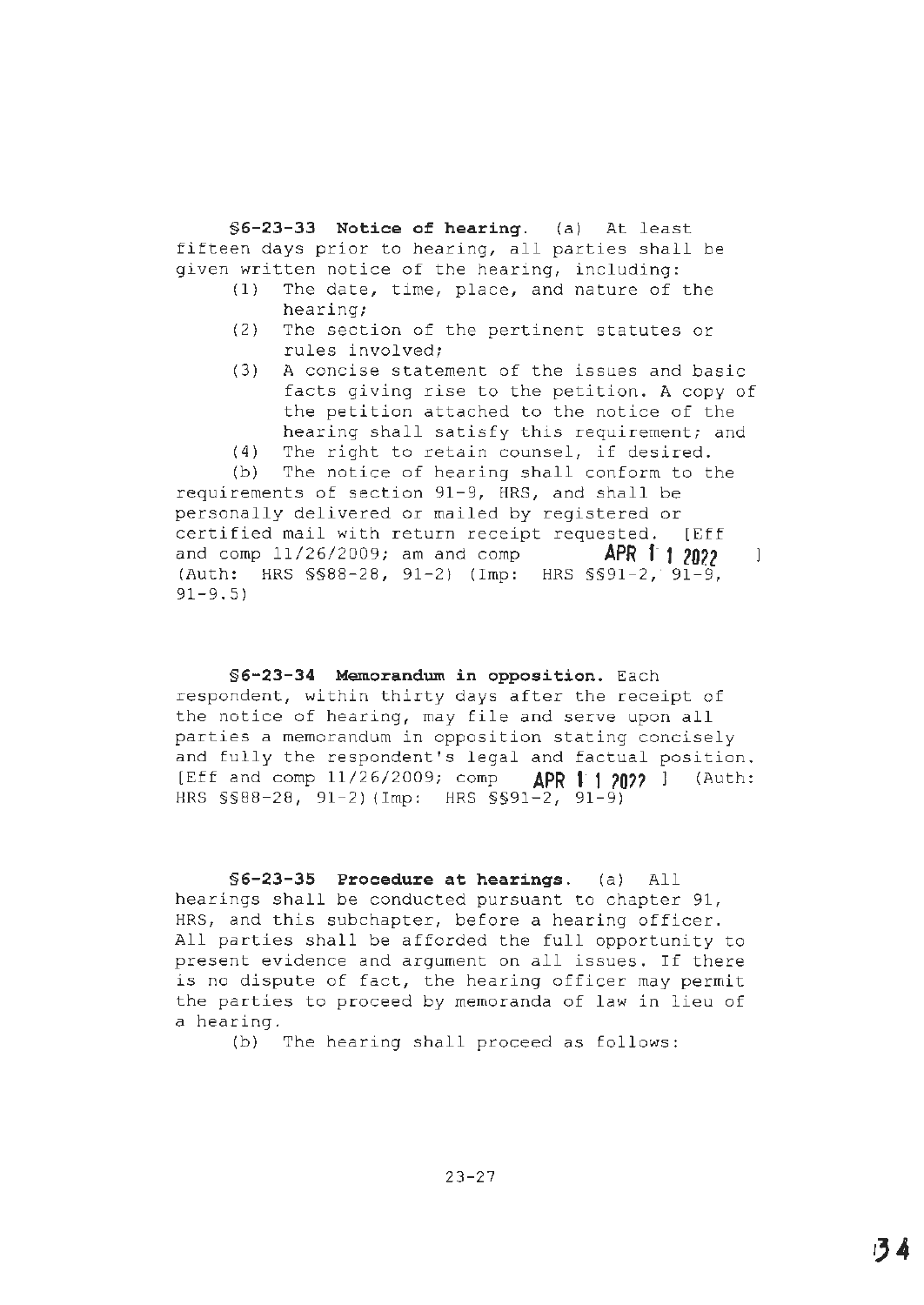- (1) Opening statements. Petitioner shall first present opening statements, followed by respondents;
- (2) Evidence. Petitioner shall first present evidence, followed by respondents, followed by any rebuttal evidence;
- (3) Witnesses. Each witness shall be examined first by the party calling the witness before cross-examination by the opposing party;
- (4) Closing argument. After all evidence and witnesses have been admitted, petitioner shall first make closing arguments, if necessary, and respondent shall then make closing arguments, if necessary.

(c) The hearing shall conclude after closing arguments have been made and the hearing officer is satisfied that no further evidence or argument is necessary. [Eff and comp 11/26/2009; am and comp **APR 1 1 2022** ] (Auth: HRS §§ 88-28, 91-2) (Imp: HRS§§ 91-2, 91-9, 91-10, 92-16)

**§6-23-36 Evidence; witnesses; exhibits.** (a) The hearing officer shall admit all evidence that is not irrelevant, immaterial, unduly repetitious, or otherwise unreliable or of little probative value. Evidence relating to settlement that would be excluded under rule 408 of the Hawaii Rules of Evidence, chapter 626, HRS, shall not be admissible.

(b) At hearing, witnesses shall be examined orally, under oath. Parties shall have the right to cross-examine witnesses, so long as the crossexamination is not unduly repetitious. At the discretion of the hearing officer, re-direct examination and re-cross examination may be permitted.

(c) For any exhibit sought to be admitted during a hearing before a hearing officer, an original plus one copy shall be distributed to the hearing officer, and one copy shall be furnished to each party. [Eff and comp 11/26/2009; am and comp **APR 1· 1 2022** ]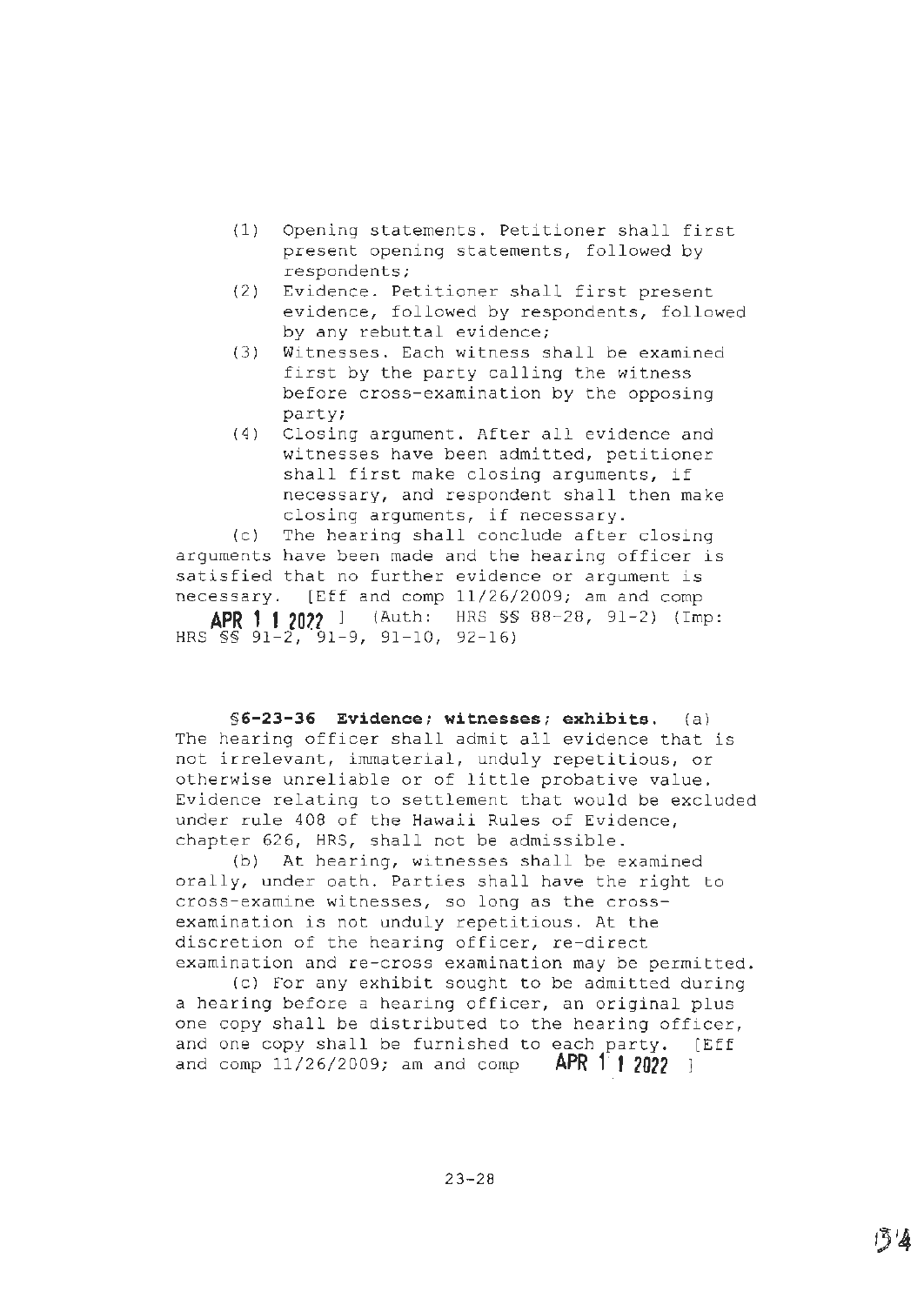(Auth: HRS §§ 88-28, 91-2) (Imp: HRS §§91-2, 91-9, 91-10, 92-16)

**§6-23-37 Motions.** (a) General. All motions, except those made orally on the record during a hearing, shall:

- (1) Be in writing;
- (2) Provide the name of the petitioner and docket number of the case;
- (3) State the factual or legal grounds, or both, for the motion with particularity;
- (4) Set forth the relief or order sought; and
- (5) Be accompanied by an affidavit or

declaration or other evidence relied upon. The motion may be accompanied by legal memorandum, not to exceed twenty pages. All motions shall be accompanied by a certificate of service and shall be served on each party to the proceeding.

(b) Response to motions. Response to motions shall be filed with the presiding officer within thirty days after service of the motion. The response shall be accompanied by an affidavit or declaration or other evidence, and may be accompanied by legal memorandum, not to exceed twenty pages. If no response is filed within the designated period, the presiding officer may deem that the responsive party has waived any objection to the motion.

(cl Discretion. Upon the motion of a party, or upon the presiding officer's own motion, the presiding officer may extend or shorten the time for a party to file a response to a motion, and may make such other orders regarding a motion as the presiding officer deems appropriate. The presiding officer may permit oral argument where the officer deems it necessary or desirable. [Eff and comp 11/26/2009; am and comp **ApD 11 2022** ] {Auth: HRS §§88-28, 91-2) (Imp: HRS §§9T-2,'91-9, 91–10, 92–16)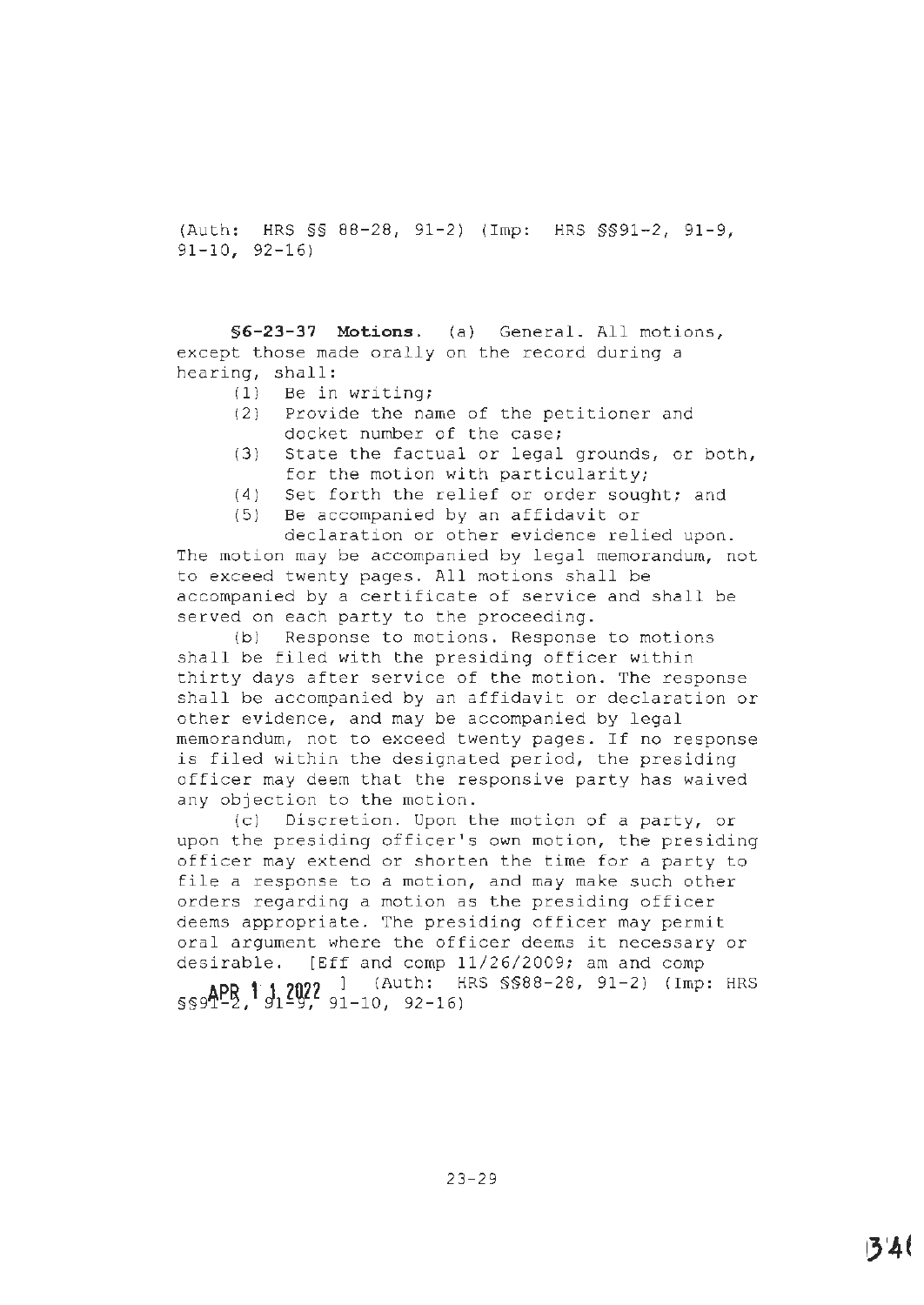**§6-23-38 Motions to dismiss or for swnmary judgment; disposition of claims.** (a) The presiding officer, upon motion by a party, may at any time issue an order for summary judgment in favor of the petitioner or respondent as to all or any part of the claims, if no genuine issue of material fact exists and a party is entitled to judgment as a matter of law.

(b) The presiding officer, upon motion by a party or on the presiding officer's own motion, may at any time issue an order dismissing the petition on the grounds of lack of jurisdiction, failure to state a claim on which relief may be granted, or any other ground upon which the petition may be dismissed prior to the hearing. In addition, the presiding officer may issue an order of dismissal of the petition upon a stipulation of the parties or upon a voluntary dismissal by the petitioner.

(c) An order that grants or denies disposal of some or all claims in the petition shall constitute a recommended decision pursuant to section 6-23-48 if issued by the hearing officer and not considered an interlocutory order. An order that grants or denies disposal of some or all claims in the petition shall constitute a proposed decision pursuant to section 6- 23-49 if issued by the board upon receipt of a recommended decision and not considered an interlocutory order. An order that disposes of some but not all of the claims in the petition shall be considered an interlocutory order and shall be appealable under section 91-14, HRS, only after a final decision has been issued, or if deferral of review would deprive the appellant of adequate judicial review under section 91-14, HRS. [Eff and comp 11/26/2009; am and comp **APR 1' f 2022** ] (Auth: HRS §§88-28, 91-2) (Imp: HRS §§91-2, 91-9, 91-12, 92- 16)

**§6-23-39 Intervention.** (a) Upon timely motion and at the discretion of the hearing officer, the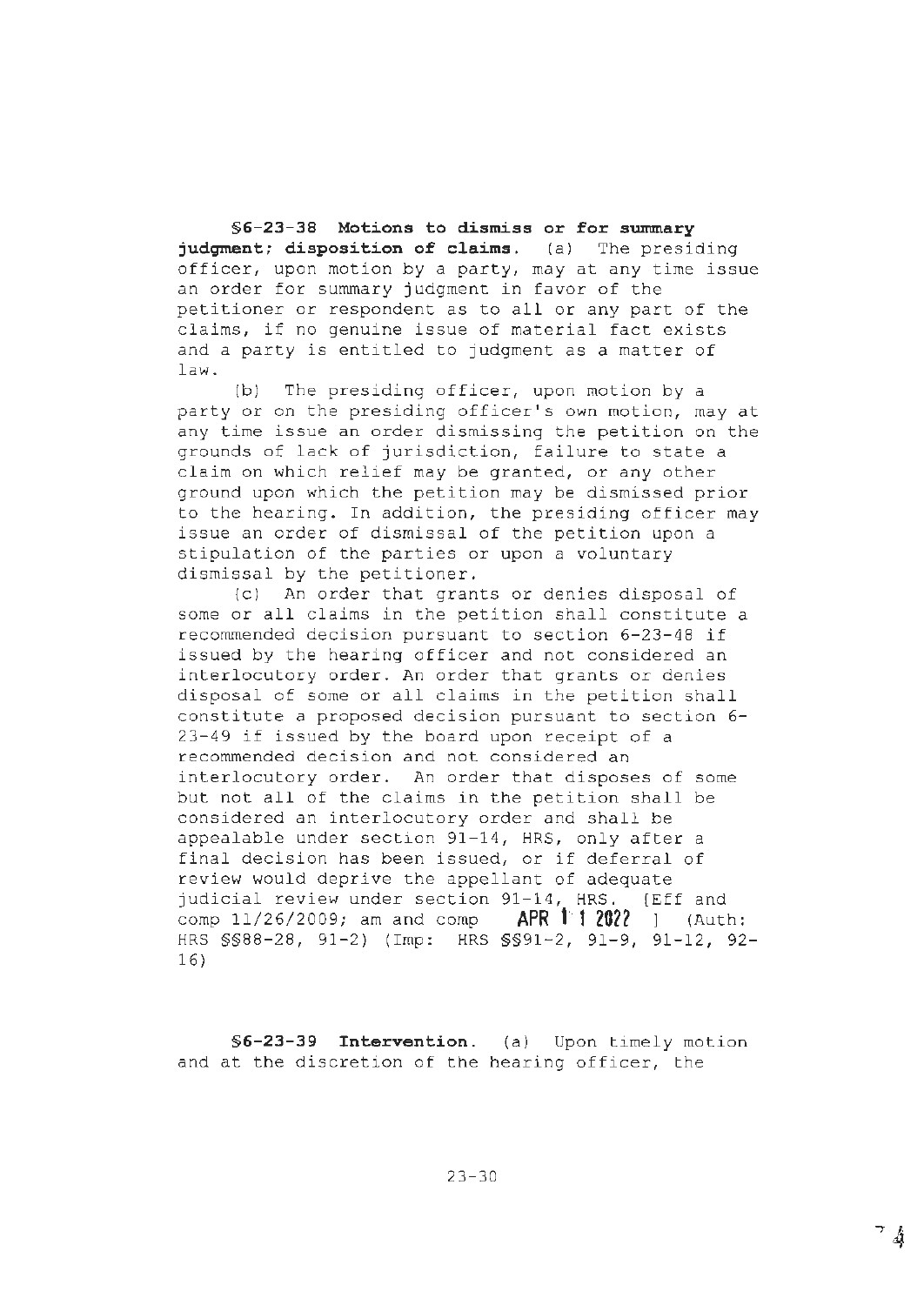executive director or any person or agency may be permitted to intervene as a party in a contested case proceeding if the executive director, person, or agency asserts a substantial interest in the outcome of the contested case proceeding or the intervention will be conducive to effectuating applicable laws or governmental functions and purposes.

(b) The hearing officer shall have the discretion to deny a motion to intervene for reasons including but not limited to the following:

- (1} The position of the person seeking intervention is adequately represented by a party already admitted to the proceeding;
- (2) Granting the intervention will render the proceeding inefficient and unmanageable;
- (3) Granting the intervention will unduly delay the proceeding; or
- (4) Granting the intervention will harass, hinder, or prejudice the rights of any party to the proceeding.

(c) Motions to intervene shall be made pursuant to section 6-23-37. [Eff and comp 11/26/2009; am and comp **APR t· t ?.O??** ] (Auth: HRS §§88-28, 91-2) (Imp: HRS §§91-9, 92-16)

**§6-23-40 Default.** (a) The presiding officer may find a party to be in default upon motion by a party or at the presiding officer's discretion, on the following grounds:

- (1) Failure to comply with an administrative order;
- (2) Failure to appear at a conference or hearing without good cause being shown; or
- (3) Failure to prosecute the case.

(b) When the presiding officer finds that a default has occurred, the presiding officer may issue a default order against the defaulting party. The order shall include findings of fact showing the grounds for the order, conclusions regarding material issues of fact and law, and other terms or conditions,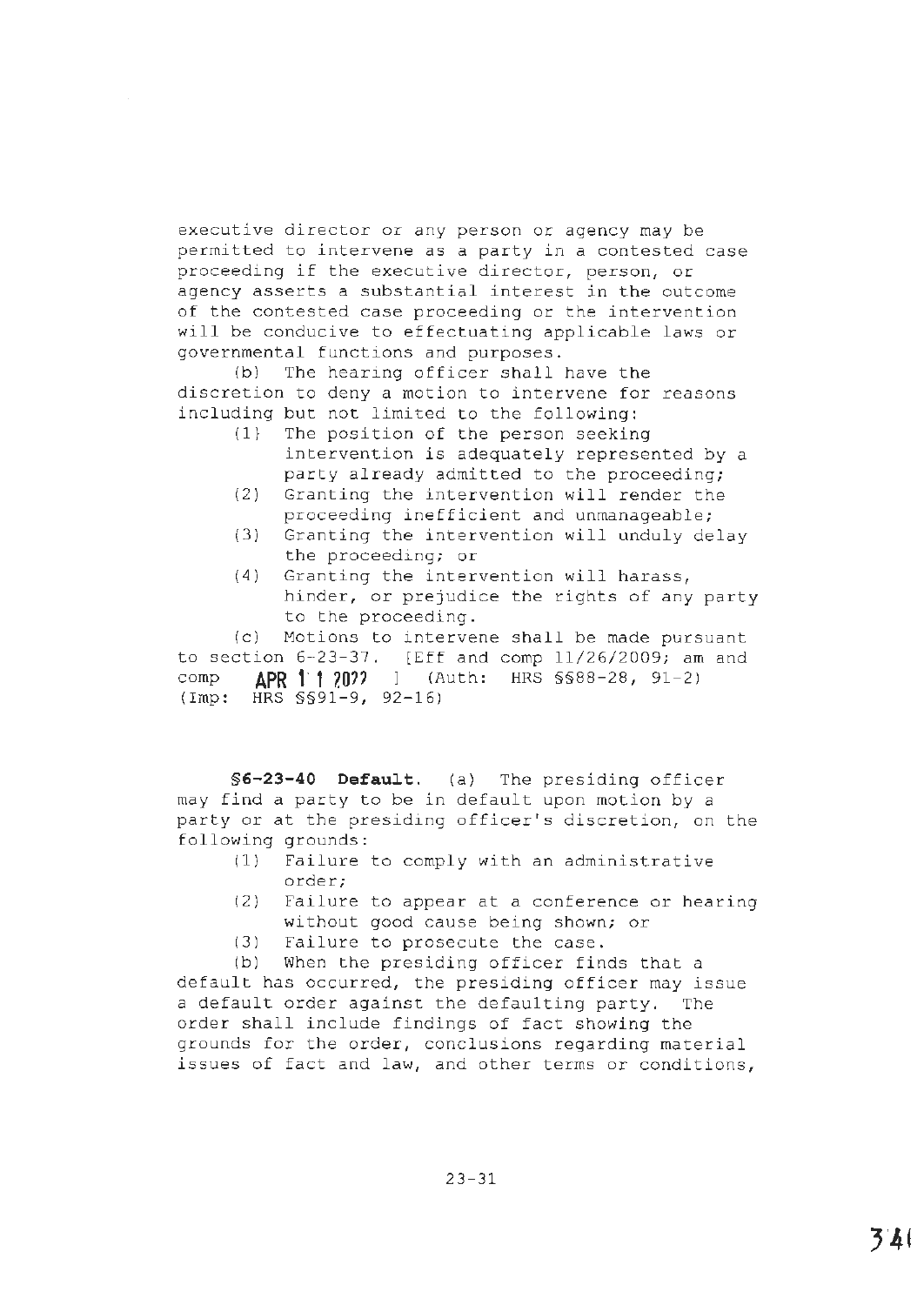as appropriate. Terms or conditions of a default order can include dismissal of the petition. The default order shall constitute a recommended decision pursuant to section 6-23-48 if filed by the hearing officer. The default order shall constitute a proposed decision if filed by the chairperson or other designated member of the board. [Eff and comp 11/26/2009; am and comp **APR 1· 1 2022** l {Auth: HRS §§ 88-28, 91-2) {Imp: HRS §§91~2, 91-9, 91-12, 92-16)

**§6-23-41 Filing of documents; public records.** 

(a) Filing. If any document filed in a proceeding governed by this subchapter is not in substantial conformity with the applicable rules of the system, or is otherwise insufficient, the presiding officer may, at the presiding officer's discretion or on the motion of any party, strike the document or require its amendment. If amended, the document shall be effective as of the date of the original filing.

(b} Public records. Notwithstanding section 6-20- 4, all documents filed in a proceeding under this subchapter shall be retained in the files of the system and shall be government records that are open to inspection and copying by members of the public, except as provided in chapter 92F, HRS, and other applicable law. Any party who believes that a document filed under this subchapter is not a government record shall file a motion with the system, stating the legal basis as to why the party believes that the document is not a government record as defined in chapter 92F, HRS. (Eff and comp 11/26/2009; am and comp **APR 1· 1 2022** <sup>l</sup> (Auth: HRS §§88-28, 91-2) (Imp: HRS §§91-2, 91'-9, 92F-ll, 92F-12, 92F-13, 92F-14)

**§6-23-42 Deposition; application for.** (a) Upon the written application of a party to a proceeding governed by this subchapter and for good cause shown, the hearing officer may, at any time after the filing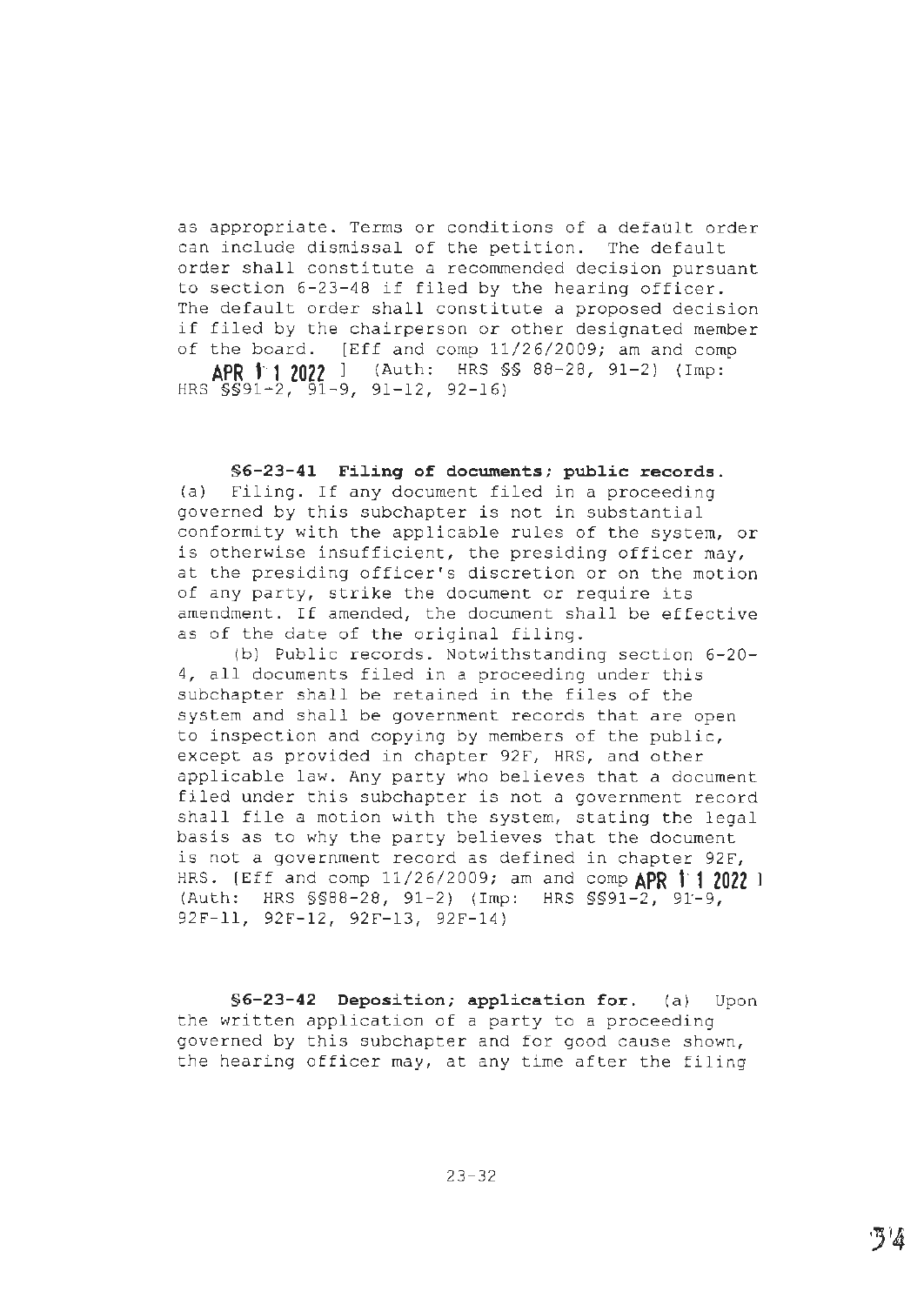of the petition, order the taking of testimony of a witness by oral examination.

(b) The application shall be made to the hearing officer and shall state the reasons why the deposition should be taken, the time and place for taking the deposition, the name and mailing address of the witness, and the subject matter concerning which the witness is expected to testify. If good cause is shown, an order for the taking of the deposition containing the appropriate instructions shall be made and served upon the parties. [Eff and comp 11/26/2009; am and comp **APR 1· 1 2022** ] (Auth: HRS §§88-28, 91-2) (Imp: HRS §§91-2~ 91-9, 92-16)

**§6-23-43 Depositions; person before whom taken, Oath, examination, and cross-examination, record of Examination, filing of deposition.** (a) The deposition shall be taken before an officer authorized to administer oaths.

{b) The officer before whom the testimony is to be taken shall put the witness to oath. The adverse party shall have the right to cross-examine the witness. The questions propounded to the witness and the answers thereto shall be taken stenographically and transcribed.

(cJ All objections made at the time of the examination shall be noted by the officer upon the deposition. Evidence objected to shall be taken subject to the objection. The officer taking the deposition shall certify on the deposition that the witness was duly sworn and that the deposition is a true record of the testimony given by the witness and shall forward the deposition with two copies thereof in a sealed envelope, endorsed with the title of the proceeding, to the board at the system's office. [Eff and comp 11/26/2009; comp **APR 11 2022** ] (Auth: HRS §§88-28, 91-2) (Imp: HRS §§91-2, 91-9)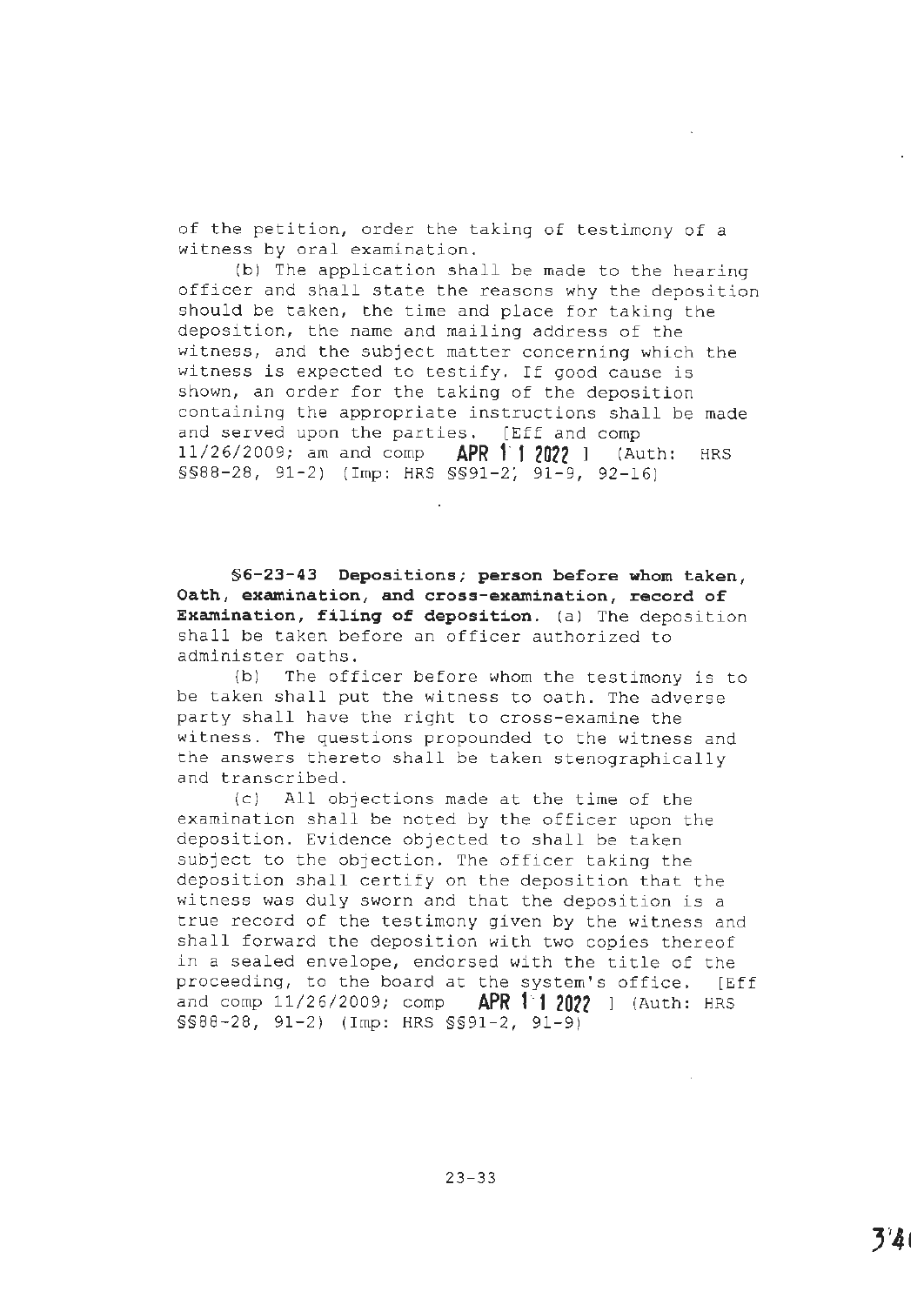**§6-23-44 Use of depositions.** (a) A deposition ordered and taken in accordance with section 6-23-42 may be used in a proceeding if the hearing officer finds that the evidence is otherwise admissible and:

- (1) The witness is dead;
- (2) The witness is out of the State, unless it appears that the absence of the witness is procured by the party offering the deposition;
- (3) The witness is unable to attend or testify because of age, sickness, infirmity, or imprisonment;
- (4) The party offering the deposition has endeavored and has been unable to procure the attendance of the witness by subpoena; or
- (5) Upon application and notice, that such exceptional circumstances exist as to make it desirable, in the interest of justice and with due regard to the importance of presenting the testimony orally before the board or hearing officer, to allow the deposition to be made.

(b) If any part of the deposition is put in evidence by a party, any other party may require the production of the remainder of any other portions of the deposition. [Eff and comp 11/26/2009; am and comp

**APR 1· 1 ?0?7** ] (Auth: HRS §§88-28, 91-2) (Imp: HRS \$\$91-2, 91-9, 91-10, 92-16)

**§6-23-45 Disqualification of board member or hearing officer.** (a) No matter shall be heard by a member of the board or by a hearing officer who:

- (1) Has any direct financial interest in the matter being heard;
- (2) Has personally and substantially participated:
	- (A) In an investigation relating to the institution of the proceeding; or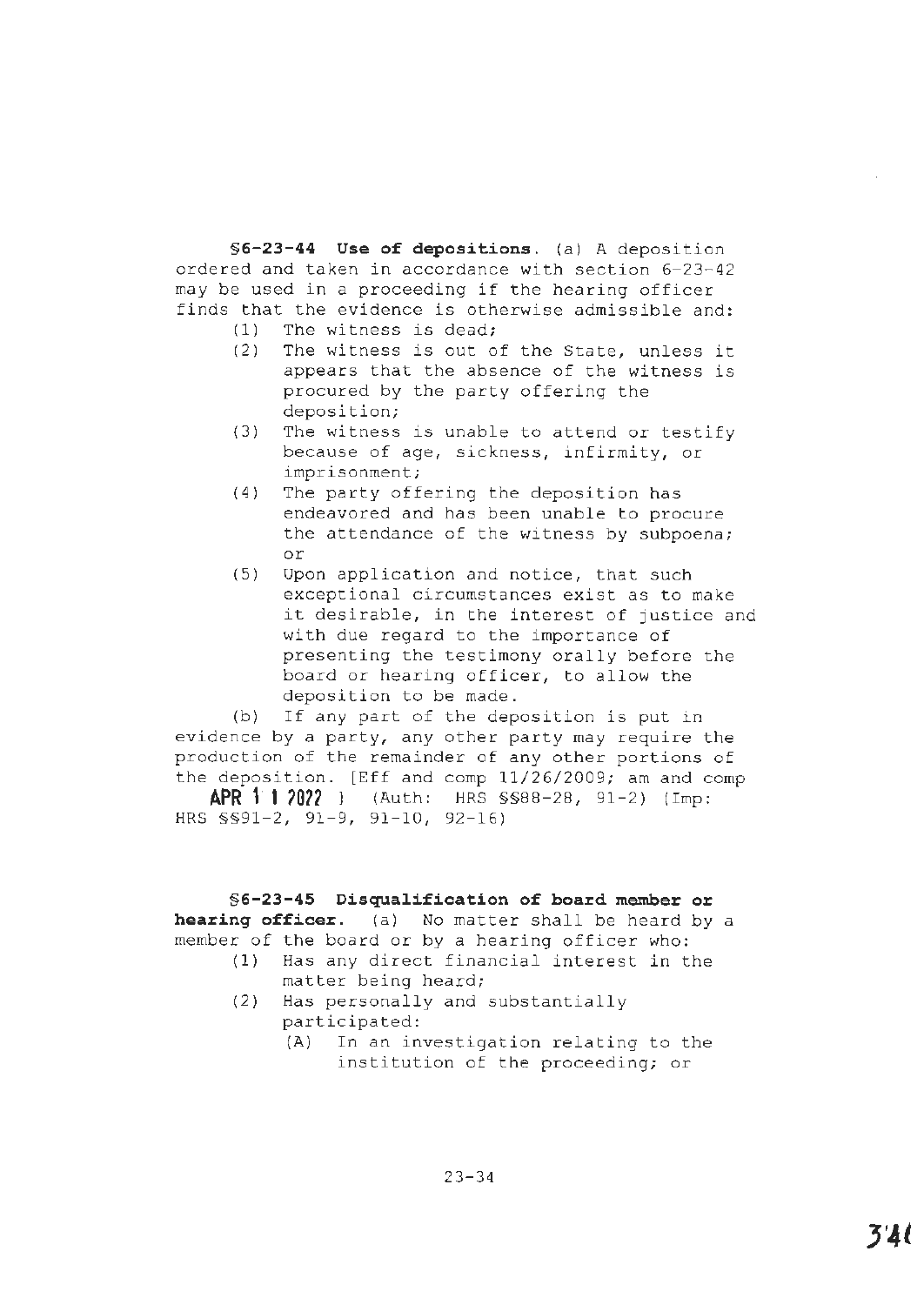- (B) In the development of the evidence to be introduced in the proceeding; or
- (3) Is related within the third degree by blood or marriage to any party to the proceeding or any party's representative or attorney.

(b) A board member or hearing officer may be disqualified from the case upon motion of a party or at the presiding officer's discretion, only upon a preponderance of the evidence showing grounds for disqualification. A motion to disqualify a board member or hearing officer shall be filed and decided prior to the hearing. An order granting or denying a motion to disqualify shall contain separate findings of fact and conclusions of law. [Eff and comp 11/26/2009; comp **APR 1 1 JO??** ] (Auth: HRS §§88-28, 91-2) (Imp: HRS §§91-2, · 9 -16)

**§ 6-23-46 Reassignment of case.** If for any reason the hearing officer designated for the hearing of a case is unable to complete the hearing, the system may, without abatement of the proceedings, assign the case to another hearing officer. [Eff and comp 11/26/2009; am and comp **APR 1 1** *?On* l (Auth: HRS §§88-28, 91-2} {Imp: HRS §§91-2, 92-16}

**§6-23-47 Ex parte contacts.** At no time after the petition is served and filed shall any member of the board or the hearing officer, who are deciding the petition, consult any person on any issue of fact except upon notice and opportunity for all parties to participate, save to the extent required for the disposition of ex parte matters authorized by law. Any ex parte memorandum or other written communication addressed to a board member or the hearing officer, by or on behalf of any party, shall be regarded as argument made in the proceeding and shall be served on all other parties. [Eff and comp 11/26/2009; comp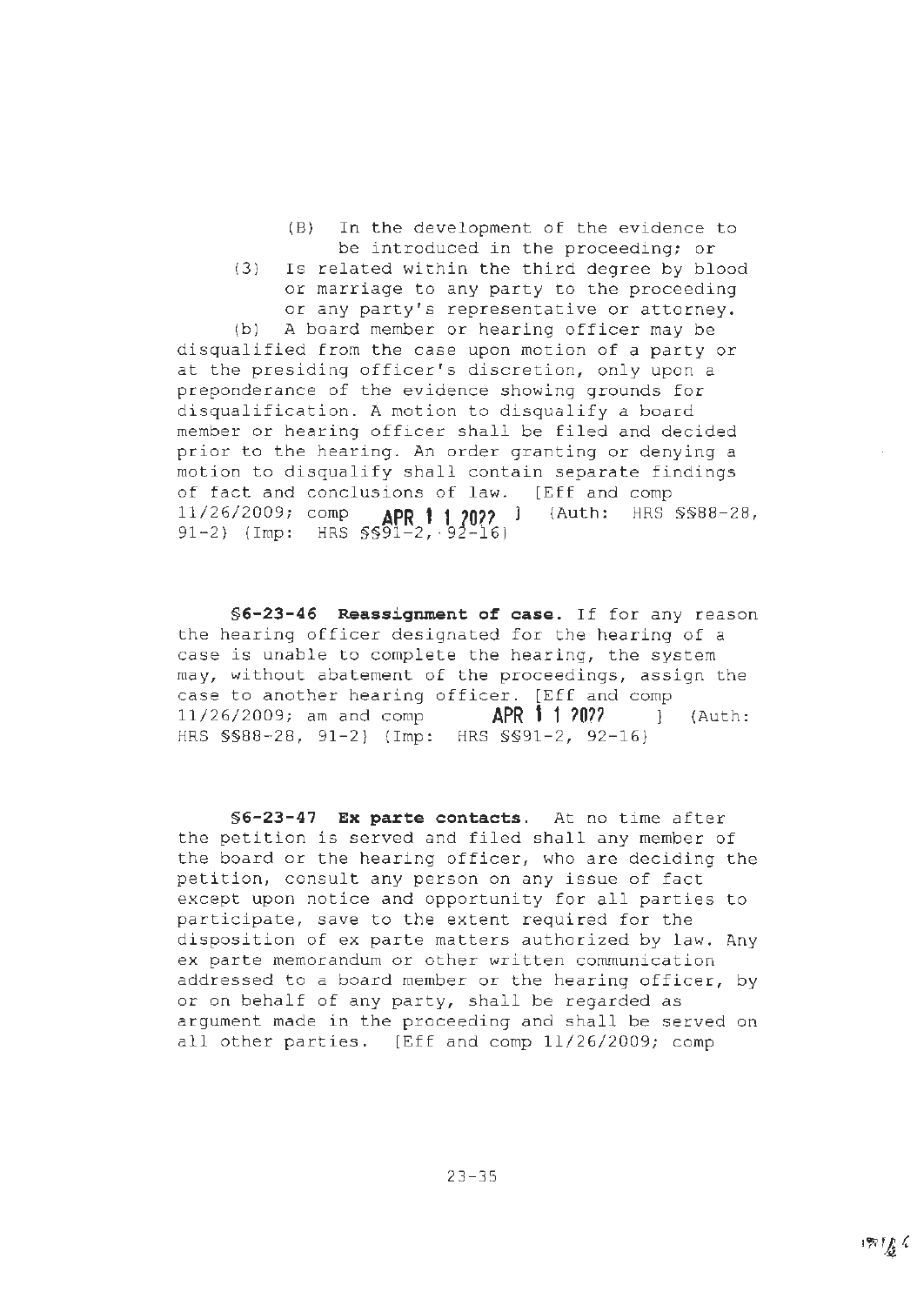**APR 1· 1 2022** (Auth: HRS §§88-28, 91-2) (Imp: HRS §§91-2, 91-13, 92-16)

**§6-23-48 Recommended decision.** When a case is heard by a hearing officer, the hearing officer shall make and file with the board a recommended decision which shall include recommended findings of fact and conclusions of law. If any party has been permitted to file proposed findings of fact and conclusions of law, the recommended decision shall include rulings on each proposed finding of fact and conclusion of law. The hearing officer shall file the recommended decision within sixty days after the close of the reception of evidence or the filing of any post-hearing memoranda or proposed findings of fact and conclusions of law, whichever is later. [Eff and comp 11/26/2009; comp **APR 11 2022** (Auth: HRS §§ 88-28, 91-2) (Imp:  $HRS''$  $SSS1-2$ ,  $91-9$ ,  $91-11$ ,  $92-16$ )

**§6-23-49 Proposed decision.** Upon receipt of the recommended decision, the board may accept it as its proposed decision, or may remand the recommended decision to the hearing officer for any clarification or correction, or may modify the recommended decision and issue its own draft of a proposed decision. A copy of the proposed decision shall be served on each party. [Eff and comp 11/26/2009; comp

**APR 11 2022** l (Auth: HRS §§ 88-28, 91-2) (Imp: HRS  $\overline{S}$ s' 91-2, 91-9, 91-11, 92-16)

**§6-23-50 Filing of exceptions; extension of time; finality of proposed decision.** (a) Within fifteen days after receipt of a copy of the board's proposed decision, any party may file with the board exceptions to any part thereof and request review by the board. Each exception shall specify the portion of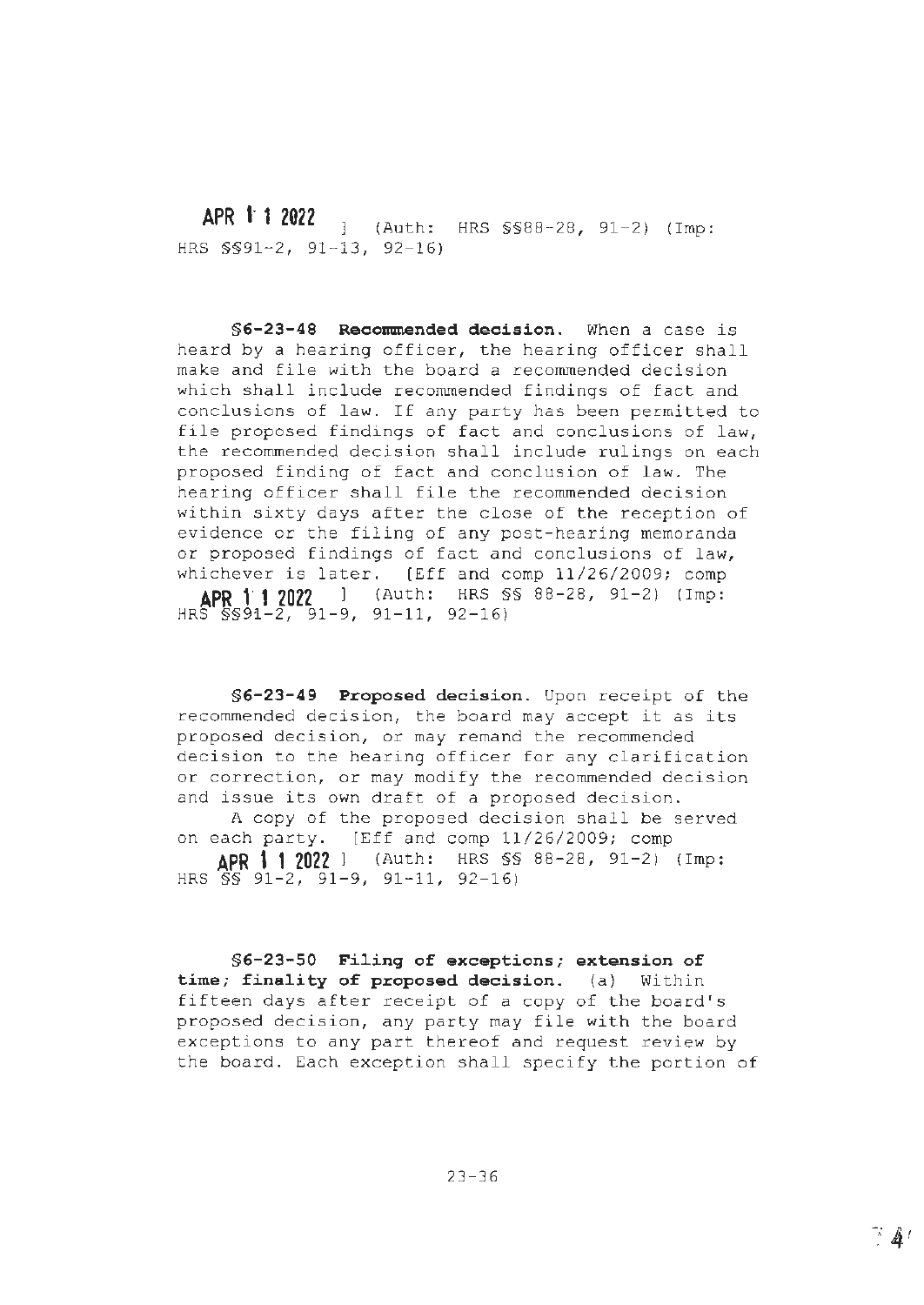the record and authorities relied on to sustain each point. Within fifteen days after receipt of a copy of a party's exceptions and request for review, any party may file with the board a response to the exceptions and request for review. In addition, a copy of the exceptions and request for review, and response, shall be served upon each of the parties who were served with a copy of the proposed decision.

(b) Any party may apply for an extension of time within which to file exceptions to the proposed decision, or response, by filing a written application setting forth the reasons for the request. The application shall be filed before the respective expiration of the period prescribed for the filing of exceptions or response. Upon good cause shown, the board, any member of the board, or the executive director on behalf of the system, may extend the time for filing exceptions or response, for an additional period not to exceed fifteen days after the applying party's receipt of the extension of time within which to file exceptions or response.

(c) If no exceptions and request for review are filed within the time specified, the proposed decision shall become final, unless the board on its own motion orders further proceedings to be held. [Eff and comp 11/26/2009; comp **APR 1 1 2022** ] (Auth: HRS \$\$88-28, 91-2) (Imp: HRS §§91-2, 91-11, 91-12)

**§6-23-51 Argument on exceptions.** Upon the filing of exceptions by a party adversely affected by the proposed decision, the board shall grant such party an opportunity to present arguments to the board. The executive director shall set the time and place of hearing of argument on exceptions and give written notice thereof to the parties. [Eff and comp 11/26/2009; am and comp **APR 11 ?0??** ] (Auth: HRS §§88-28, 91-2) (Imp: HRS §§91-2', 91-11)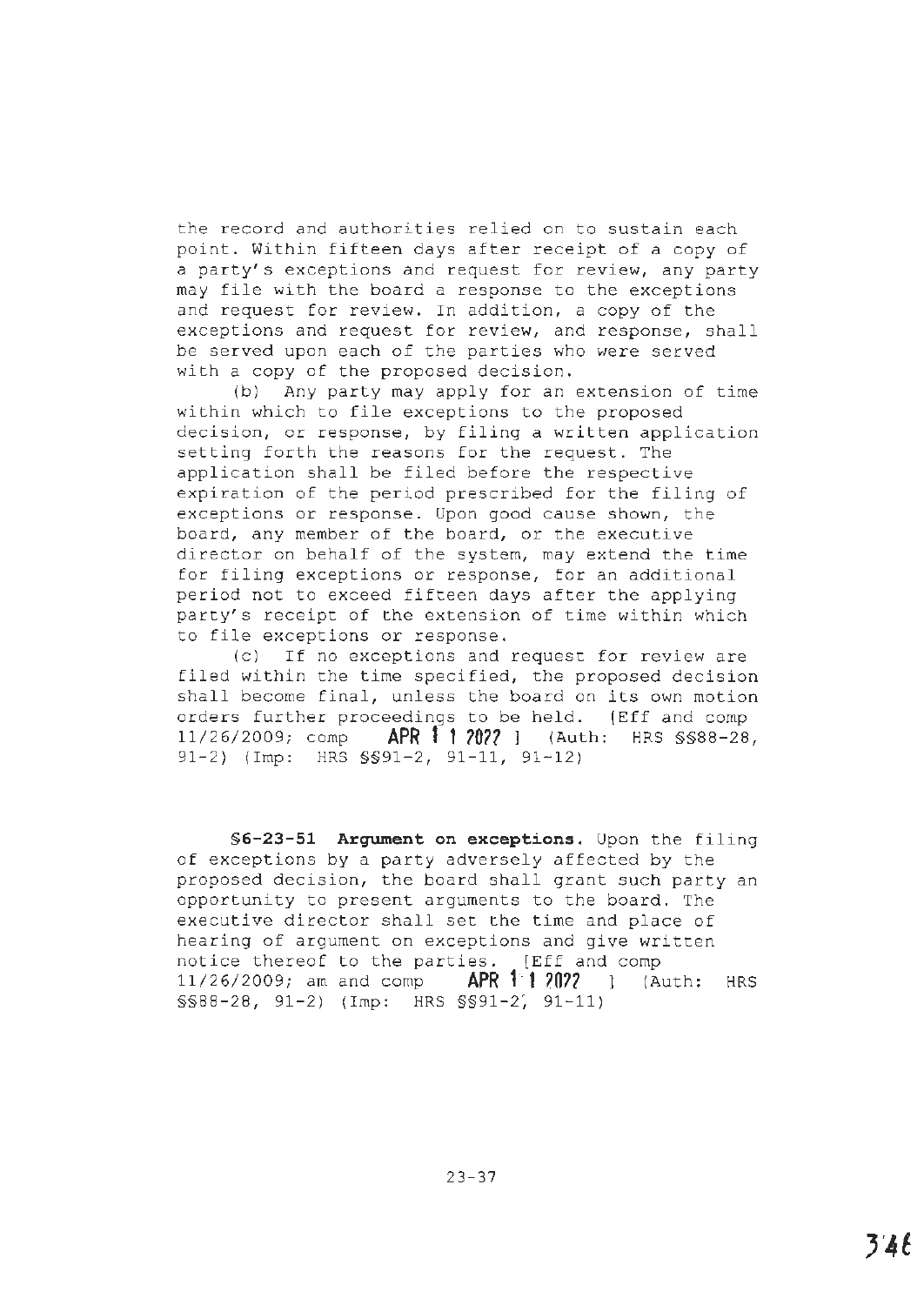**§6-23-52 Final decision.** (a) Where exceptions have been filed to the board's proposed decision, the board, within sixty days after the hearing on the exceptions, shall render its final decision. In rendering its final decision, the board shall consider the whole record or such portions thereof as may be cited by the parties, and shall resolve all questions of fact by what it deems to be the preponderance of the evidence. The final decision shall be in writing and shall contain findings of fact and conclusions of law upon which the decision is based.

(b) The final decision shall be personally delivered or mailed to the parties by registered or certified mail with return receipt requested. [Eff and comp 11/26/2009; am and comp **APR 1 1 2022** (Auth: HRS §§88-28, 91-2) (Imp: HRS §§91-2, 91-11, 91-12)

**§6-23-53 Reconsideration of decision.** (a) A motion for reconsideration shall be filed with the board within fifteen days after the board files its final decision. The motion for reconsideration shall clearly specify that the motion is for reconsideration.

(bl The motion for reconsideration shall state specifically what points of law or fact, or both, the motion asserts the board has overlooked or misunderstood, together with brief arguments on the points raised.

(c) No answer or reply to a motion for reconsideration shall be required or considered unless requested by the board. Oral argument on the motion shall be at the discretion of the board.

(d) Only one motion for reconsideration shall be filed by each party and the filing of a motion for reconsideration shall not operate as a stay of the board's final decision or order. (Eff and comp 11/26/2009; comp **APR \ 1 20??** ] (Auth: HRS §§88- 28, 91-2) (Imp: HRS §§'91-2, ~l-9)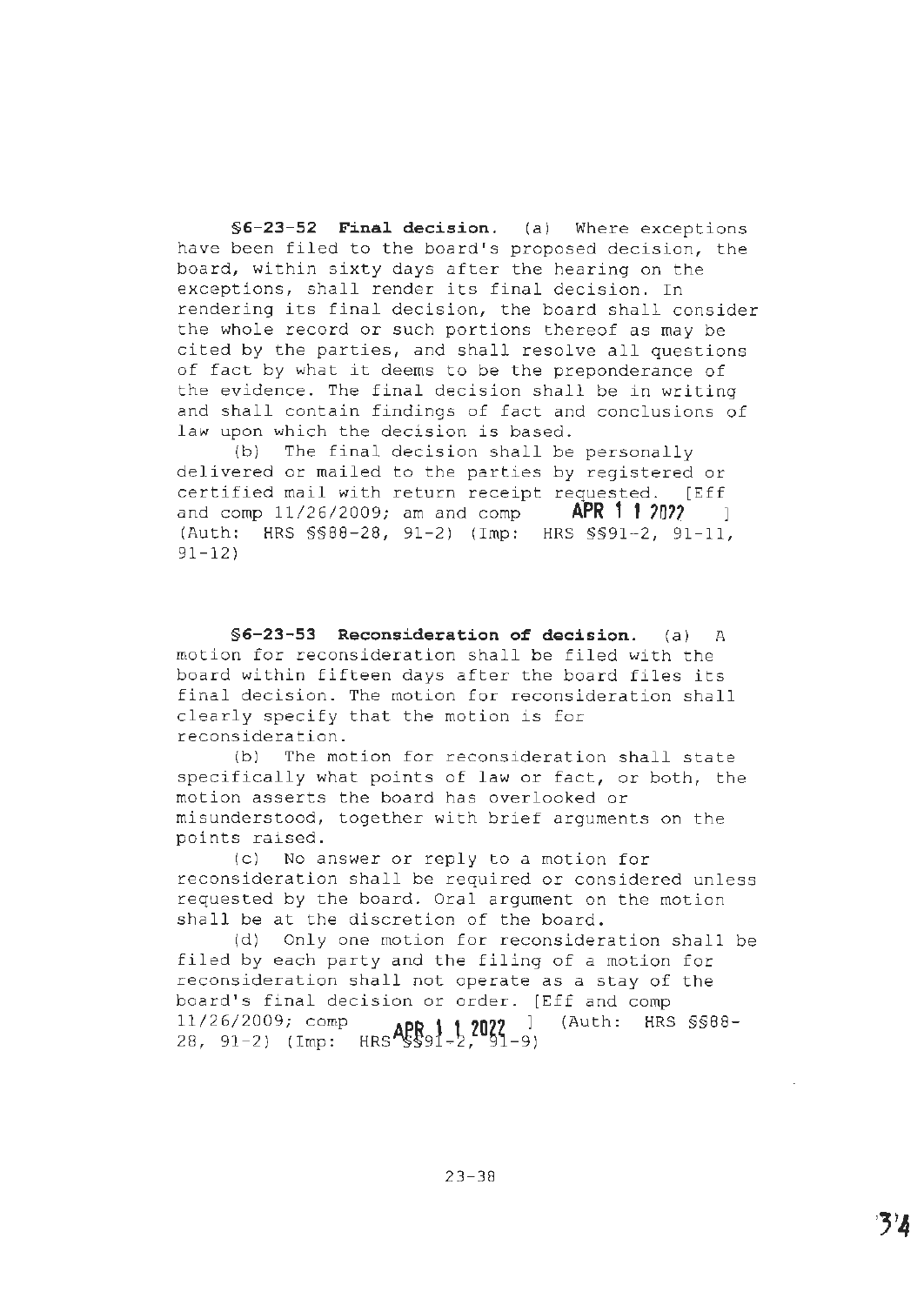ERS 202 (August 2009) Appendix A

# **PETITION FOR** CONTESTED CASE **HEARING**  SAMPLE **FORMAT**

BOARD OF TRUSTEES EMPLOYEES' RETIREMENT SYSTEM STATE OF HAWAIT

| In the Matter of                   | DOCKET No.:<br>(To be filled in by agency)    |
|------------------------------------|-----------------------------------------------|
|                                    |                                               |
| (Petitioner's first and last name) | PETITION FOR CONTESTED CASE<br><b>HEARING</b> |
| Petitioner,                        |                                               |
|                                    | Attachments or Exhibits:                      |
| for a Contested Case Hearing.      |                                               |
|                                    | $2.$ $\frac{1}{2}$                            |
|                                    | 3.                                            |
|                                    | 4.                                            |

# **PETITION FOR CONTESTED CASE HEARING**

# **1. PETITIONER'S INFORMATION**

- **A. Petitioner's Name:** *(Type or write in the Petitioner'sfull legal name.)*
- **B. Petitioner's Malling Address:** (Type *or write in the Petitioner's complete mailing address. Unless the Petitioner is represented by an attorney, all notices and pleadings in this proceeding will be mailed to this address.)*
- **C. Petitioner's Telephone Number:** *(Type or write in the Petitioner's complete telephone number.)*
- **D. Petitioner's Fax Number:** *(Type or write in the Petitioner's completefax number, ifavailable.)*
- **E. Petitioner's E•Mall Address:** *(Type or write in the Petitioner's e-mail address, if*  available.)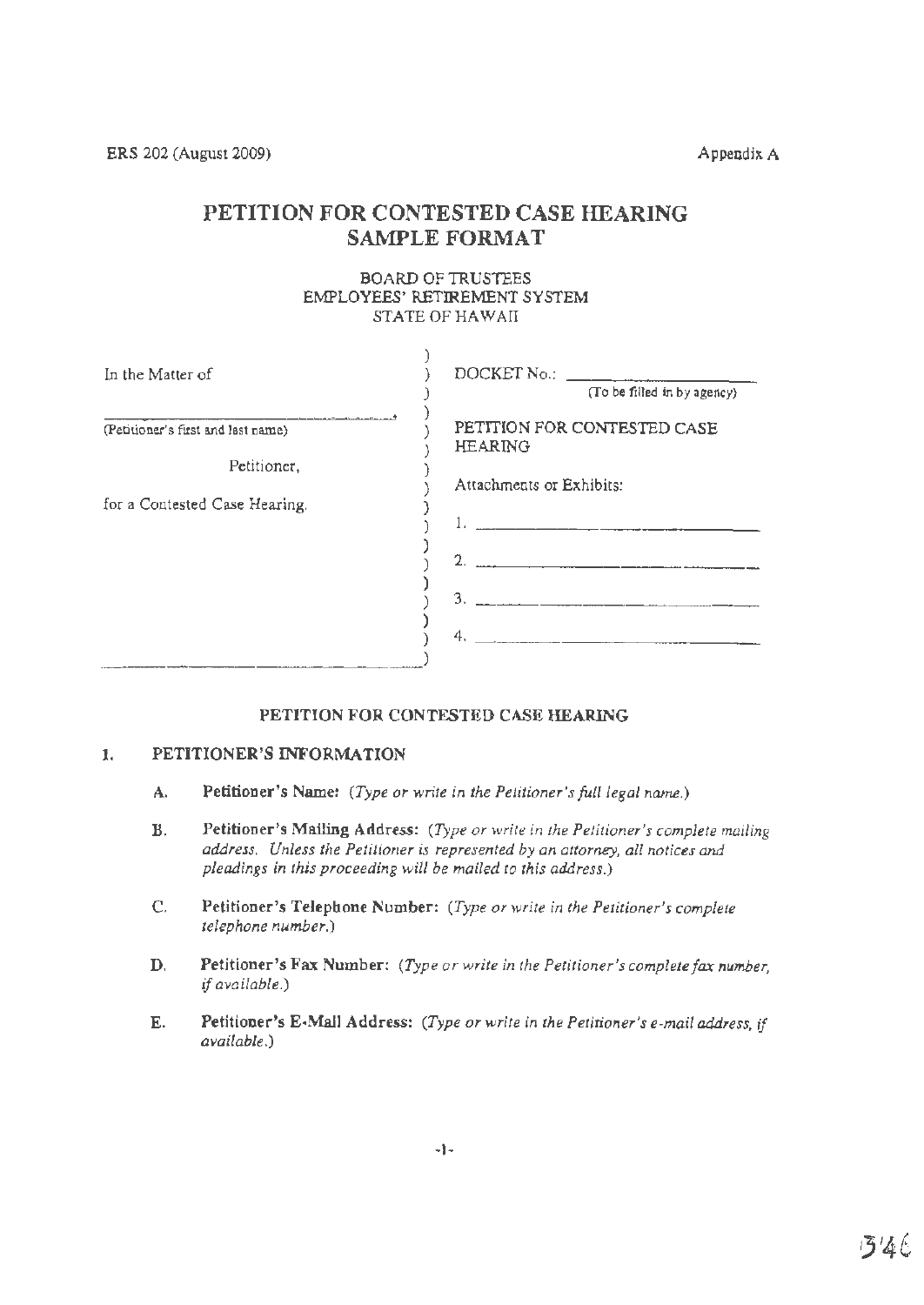# 2. STATEMENT OF PETITIONER'S INTEREST, REASONS FOR SUBMITTING **PETITION AND ISSUES**

- **A. Nature of Petitioner's Interest:** *(Bn'ejly state the nature of Petitioner's interest in this Petition. For example: "I am a member ofthe Employees' Retirement System," or* "*I* am a beneficiary of the Employees' Retirement System.")
- **B. Petitioner's Reasons for Submitting Petition:** *(Briefly state Petitioner's reasons for filing this Petition. For example, "The Employees' Retirement System has improperly calculated my service credits.")*
- C. **Petitioner's Statement of Issues:** *(Briefly describe all ofthe issues being raised in*  this Petition including all of the claims being made under the Petition. For example, *"Under Hawaii Revised Statutes§ 88-132, I am claiming military service credit because I was an active member ofthe Employees' Retirement System when I went on military leave in March 1972.* ")

## 3. **STATEMENT OF RELEVANT FACTS**

*(In this section of the Petition, state all of the facts that Petitioner believes are relevant to the issues being raised in the Petition, including a chronology ofevents, ifthat would be helpful to understanding the issues. If Petitioner is disputing a denial of retirement benefits, service credits, or some other entitlement, state the date ofthe denial, the date when you became aware of the denial, and how you discovered or learned of the denial.)* 

## 4. STATEMENT OF LEGAL REASONS SUPPORTING THE PETITION *(In this section of the Petition, state the legal reasons supporting Petitioner's claims or positions on issues raised in the Petition.* If*the legal reasons include* arry *court decisions or other legal. authorities, identify them and state* how *they support Petitioner's claims or positions.)*

### 5. PETITIONER'S POSITION ON STATUTES, RULES, AND ORDERS IN QUESTION

- **A, Statutes:** *(Identify any statures which are involved in the Petition and Petitioner's position on those sfatutes. For example, ifPetitioner* is *disputing a denial of*  retirement benefits, identify all statutes under which Petitioner believes that those *benefits should be granted.* If*Petitioner is contesting the interpretation of*any statutes by the Employees' Retirement System (ERS), identify the statutes in question *and provide Petitioner's interpretation of those statutes.)*
- **B. Rules:** *(Identify any ERS or other agency rules which are involved in rhe Petition.*  For example, if Petitioner is claiming some right or benefit, identify all rules which *support Petitioner's claim.* If*Petitioner is claiming that* any *ERS rules are invalid, identify those rules and state the reasons that Petitioner claims they are invalid. If Petitioner is contesting the ERS' 1'nterpretarion of*any *rules, identify the rules, and provide Petitioner's interpretation of those rules. If no ERS or other agency rules are involved, state "None" or "Not Applicable".)*